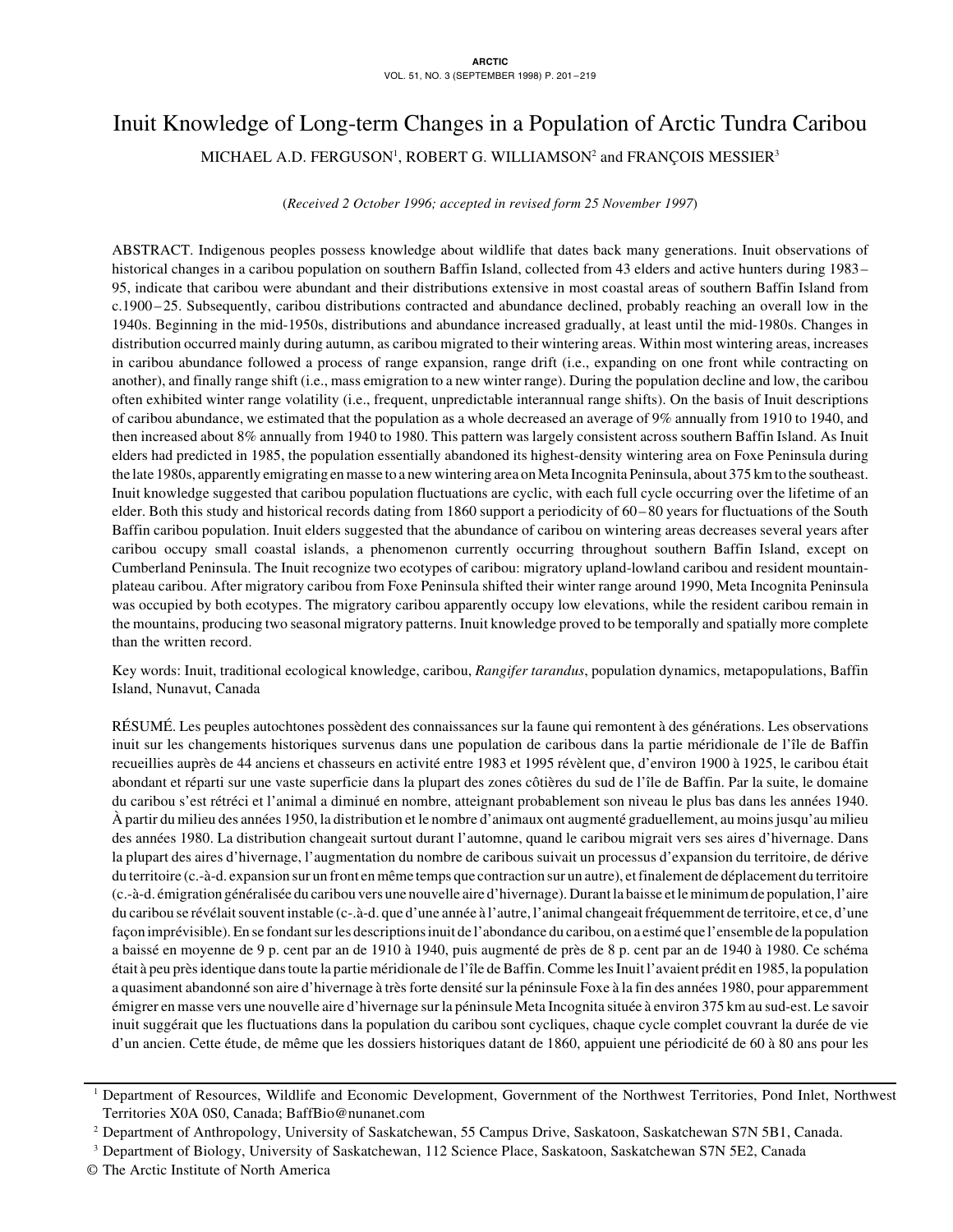fluctuations de la population du caribou du sud de Baffin. Les anciens inuit suggéraient que l'abondance du caribou dans les aires d'hivernage diminue plusieurs années après que l'animal a occupé les petites îles côtières, phénomène qui se passe actuellement dans toute la partie méridionale de l'île de Baffin, sauf dans la péninsule Cumberland. Les anciens inuit identifient deux écotypes de caribou: celui qui migre des hautes terres vers les basses terres et inversement et celui qui réside en permanence sur les montagnes et plateaux. Après que le caribou de la péninsule Foxe a changé d'aire d'hivernage vers 1990, la péninsule Meta Incognita a été occupée par les deux écotypes. Le caribou migrateur occupe apparemment les sites bas, tandis que le caribou sédentaire reste dans les montagnes, ce qui donne lieu à deux schémas migratoires saisonniers. Les connaissances des Inuit se sont avérées plus complètes que celles consignées dans les documents écrits, autant en ce qui concerne les données spatiales que temporelles.

Mots clés: Inuit, savoir écologique traditionnel, caribou, *Rangifer tarandus*, dynamique des populations, métapopulations, île de Baffin, Nunavut, Canada

Traduit pour la revue *Arctic* par Nésida Loyer.

#### INTRODUCTION

Historically, caribou (*Rangifer tarandus*) in Alaska (Skoog, 1968), the mainland of the Northwest Territories (NWT) (Parker, 1972), northern Québec (Messier et al., 1988; Crête and Payette, 1990), Greenland (Meldgaard, 1986), and Bathurst Island (Tener, 1963; Miller et al., 1977; Miller, 1991) have undergone large fluctuations in population size over several decades. Manning (1943), Soper (1944), Ferguson (1989), and Stenton (1991) used fragmentary, secondhand information to suggest similar fluctuations in caribou populations on Baffin Island. Information from Inuit suggests that entire subpopulations on Baffin Island and elsewhere occasionally undertake predictable, periodic shifts in distribution and abundance. This phenomenon has obvious implications for wildlife management decisions because hunting and predation are unlikely to cause such movements. Additionally, caribou subpopulations may simply rotate between ranges, which would have little consequence for overall population abundance; or, entire populations may decline if decreases occur simultaneously among several subpopulations. If the latter occurs, then population fluctuations of Arctic tundra caribou may be cyclical, as suggested by the Baffin Inuit. Unfortunately, no one has assembled firsthand information to detect the temporal and spatial extent of subpopulation fluctuations, and written records and scientific studies of caribou resident on the Canadian Arctic tundra are too scattered to address these questions.

Many successful nonaboriginal explorers of the Arctic have used Inuit knowledge. Hall (1864) was the first non-Inuit to record the geographic and historic knowledge of Inuit on southern Baffin Island in 1860. Using the knowledge of several Inuit, Hall (1873) described much of the geography of Baffin Island that remained unseen by non-Inuit until after Hall's death. Arima (1976) and Ferguson and Messier (1997) have also shown the accuracy and precision of Inuit knowledge.

Freeman (1985), Feit (1988), Gunn et al. (1988), and Berkes (1993) have discussed the characteristics that distinguish indigenous ecological knowledge from scientific knowledge. Despite these differences, many parallels exist between the two forms of knowledge. Individual Inuit have mentally

recorded empirical data about wildlife distributions, movements, and abundance that could be useful in the management of wildlife populations. The Inuit understanding of ecology is distinct from the scientific understanding partly because of the rationale for its collection: human survival. Although Inuit can recall many years of numerical information (Freeman, 1975), the survival need emphasizes the question "Are there enough?" over "How many are there?" (Unaaluq, 1959, pers. comm. to R. Williamson, pers. comm. 1993). After declines in the abundance of local subpopulations of game animals, the geographic extent of a hunter's firsthand knowledge expands as the hunter searches larger areas. Once survival needs are met, hunters continue to observe population trends and changing ecological conditions accurately, but without numerical quantification. Unlike the hunter, wildlife ecologists numerically quantify selected variables, but because of costs, ecologists usually collect data on relatively few variables within specific geographic areas for short periods. As a result, wildlife ecologists encounter problems when generalizing their findings to broader spatial and temporal scales. Keith and Windberg (1978) overcame this problem by using the observations of registered trappers to assess the spatial synchrony of snowshoe hare (*Lepus americanus*) fluctuations across Alberta over a 15 year period.

Few persons (e.g., Freeman, 1975; Johannes, 1980; Nakashima, 1993) have documented the extensive ecological knowledge of indigenous peoples so that it can be integrated with scientific ecological knowledge. During 1983–95, Ferguson collected Inuit knowledge about caribou on southern Baffin Island over the past 90 years to broaden the historical context for future management of this population. In this paper, we present a composite view of caribou population changes on southern Baffin Island derived from the observations of 43 Inuit elders and active hunters. We then present indices of changes in population abundance derived from Inuit knowledge. Finally, we discuss Inuit knowledge that suggests that fluctuations in the South Baffin caribou population are cyclic, and compare Inuit knowledge with reports by non-Inuit. Repeated inconsistency between non-Inuit reports and our compilation of Inuit knowledge could indicate that one or both of the information sources was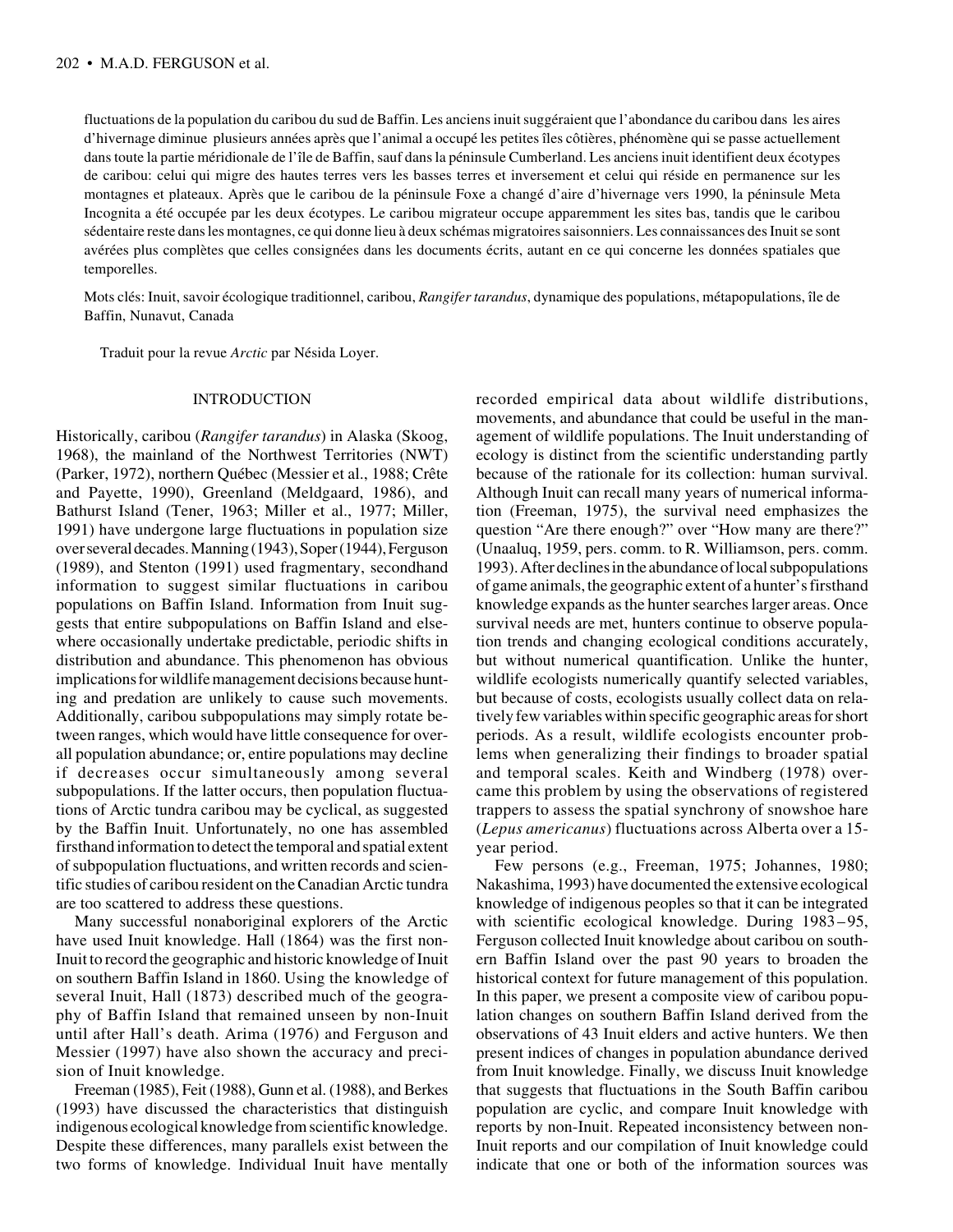inaccurate, or that we failed to preserve accuracy in our compilation. Ferguson and Messier (1997) presented evidence of the inherent veracity of Inuit knowledge, and concluded that either inaccurate non-Inuit reporting or errors in our compilation of Inuit knowledge would largely account for discrepancies between the two data sources.

#### METHODS

Ferguson and Messier (1997) described the general methodology and the roles of Inuit participants and advisors. The research effort was substantial: we spent over 200 hours in interviews, 700–800 person-hours in translating and transcribing interviews, and at least one person-year in data analysis and interpretation. The Hunters and Trappers Associations (HTAs) in Pangnirtung, Iqaluit, Kimmirut, and Cape Dorset (Fig. 1) and other local advisors suggested names of potential informants who, together, could cover the historical range of South Baffin caribou. The temporal coverage was maximized by selecting elders and older active hunters over

younger hunters, although some younger hunters provided details about recent caribou distributions. Informants interviewed in Pangnirtung and Kimmirut in 1994 (Table 1) signed consent forms, generally indicating that raw data should be deposited at local community resource centres, that permission for further use of raw data must be obtained from each informant or a named heir, and that their contributions must be acknowledged. Each informant personally owns his information and his initials (Table 1) appear in the text to indicate a personal communication. Most informants were interviewed by a researcher and an interpreter for two to seven hours. Most interviews were tape-recorded, and geographic information was recorded on clear plastic over 1:250 000 or 1:500 000 topographical maps.

#### *Interview Protocol*

During each interview, we developed a biographical map and a detailed individual time line from the informant's recollections of dateable events (Ferguson and Messier, 1997). The informant then described and mapped seasonal and



FIG. 1. Caribou hunting regions on southern Baffin Island, Northwest Territories.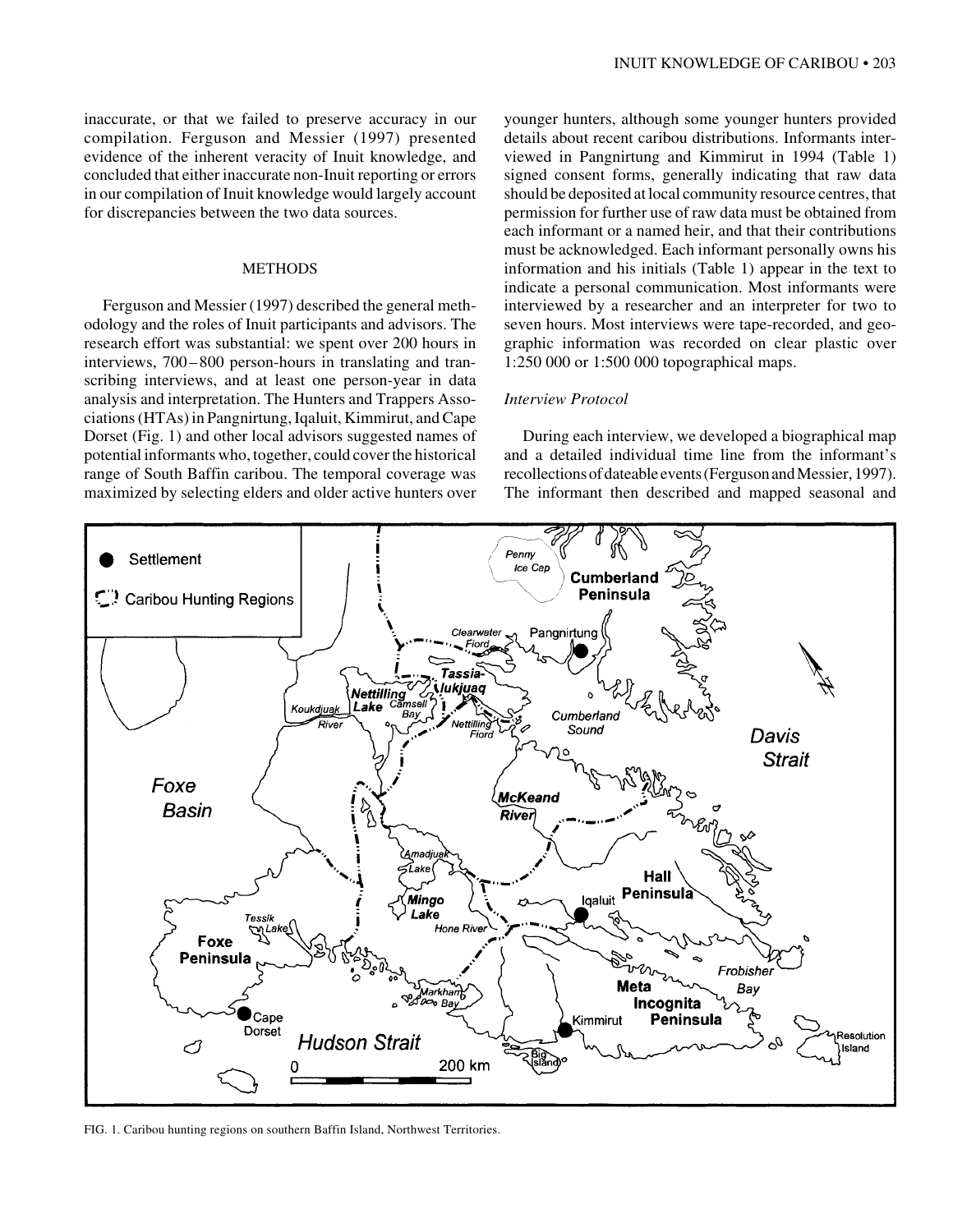| Informants initials <sup>1</sup> | Name                    | Year | Interview location | Interview team <sup>2</sup> | Type of interview <sup>3</sup> |
|----------------------------------|-------------------------|------|--------------------|-----------------------------|--------------------------------|
| AE                               | Abraham Etungat         | 1985 | Cape Dorset        | ML, MJ                      | Complete                       |
| AN1                              | Akeeshoo Nowdluk        | 1988 | Allen Island       | MF                          | Partial                        |
| AS                               | Akaka Saataa            | 1985 | Iqaluit            | PK1                         | Complete                       |
|                                  |                         | 1994 |                    | MF, AP                      | Meeting                        |
| CA                               | Charlie Akpalialuk      | 1994 | Pangnirtung        | MF, JK2                     | Complete                       |
| EA                               | Etuangat Aksayuk        | 1990 | Pangnirtung        | MF, PK2                     | Complete                       |
| EK                               | Elijah Keenainak        | 1994 | Pangnirtung        | MF, AN2                     | Complete                       |
| EN1                              | <b>Enosik Nashalik</b>  | 1994 | Pangnirtung        | MF, AN2                     | Complete                       |
| EN <sub>2</sub>                  | Equaluk Nungusuituk     | 1985 | Cape Dorset        | ML, MJ                      | Complete                       |
| EP                               | Ejeetsiak Peter         | 1985 | Cape Dorset        | ML, MJ                      | Complete                       |
| GU                               | Geosha Uniuqsaraq       | 1994 | Iqaluit            | MF, AP                      | Meeting                        |
| НK                               | Harry Kilabuk           | 1985 | Iqaluit            | PK1                         | Complete                       |
| $\mathbf{I}$                     | Iola Ikkidluak          | 1994 | Kimmirut           | MF, MA                      | Complete                       |
| JA                               | Joe Arlooktoo           | 1994 | Kimmirut           | MF, MA                      | Complete                       |
| JE                               | Jaco Evic               | 1990 | Pangnirtung        | MF, PK2                     | Complete                       |
| JK1                              | Josephie Keenainak      | 1994 | Pangnirtung        | MF, AN2                     | Complete                       |
| JM                               | Jamesie Mike            | 1994 | Pangnirtung        | MF, JK2                     | Complete                       |
| JP                               | Josephie Pudloo         | 1994 | Kimmirut           | MF, MA                      | Complete                       |
| JT1                              | Joe Tikivik             | 1985 | Iqaluit            | PK1                         | Complete                       |
| JT <sub>2</sub>                  | John Tongak             | 1995 | Pond Inlet         | GK, JT3                     | Partial                        |
| JT3                              | Joe Tigullaraq          | 1995 | Pond Inlet         | MF                          | Partial                        |
| KK                               | Korgak Kilabuk          | 1985 | Iqaluit            | PK1                         | Complete                       |
| LN1                              | Lucassie Nutaraluk      | 1985 | Iqaluit            | PK1                         | Complete                       |
|                                  |                         | 1994 |                    | MF, AP                      | Meeting                        |
| LN2                              | Lucassie Nowdluk        | 1985 | Iqaluit            | PK1                         | Complete                       |
|                                  |                         | 1994 |                    | MF, AP                      | Meeting                        |
| MP                               | Markoosie Peter         | 1985 | Iqaluit            | PK1                         | Complete                       |
| MS                               | Mathew Saviajuk         | 1995 | Cape Dorset        | MF                          | Partial                        |
| NI                               | Novayuk Ipeelie         | 1985 | Iqaluit            | PK1                         | Complete                       |
|                                  |                         | 1994 |                    | MF, AP                      | Meeting                        |
| <b>OA</b>                        | Ohituq Ashoona          | 1995 | Cape Dorset        | MF                          | Partial                        |
| <b>OP</b>                        | <b>Osuitsiaq Pudlat</b> | 1985 | Cape Dorset        | ML, MJ                      | Complete                       |
| <b>OQ</b>                        | Okaetok Quaraq          | 1985 | Iqaluit            | PK1                         | Complete                       |
|                                  |                         | 1994 |                    | MF, AP                      | Meeting                        |
| PA1                              | Pauloosie Angmarlik     | 1990 | Pangnirtung        | MF, PK2                     | Complete                       |
| PA <sub>2</sub>                  | Peteroosie Anilniliak   | 1994 | Pangnirtung        | MF, AN2                     | Complete                       |
| PK1                              | Pauloosie Kilabuk       | 1994 | Iqaluit            | MF                          | Partial                        |
| PL                               | Pauloosie Lyta          | 1994 | Kimmirut           | MF, MA                      | Complete                       |
| PN1                              | Pauloosie Nowyook       | 1994 | Pangnirtung        | MF, JK2                     | Complete                       |
| PN <sub>2</sub>                  | Pudloo Nowdluk          | 1985 | Iqaluit            | PK1                         | Complete                       |
|                                  |                         | 1994 |                    | MF, AP                      | Meeting                        |
| PP                               | Paulassie Pootoogook    | 1985 | Cape Dorset        | ML, MJ                      | Complete                       |
| SA1                              | Simonie Alainga         | 1983 | Iqaluit            | MF, GA                      | Complete                       |
|                                  |                         | 1994 |                    | MF, AP                      | Meeting                        |
| SA <sub>2</sub>                  | Sandy Akavak            | 1994 | Kimmirut           | MF, MA                      | Complete                       |
| SK                               | Simeonie Keenainak      | 1995 | Pangnirtung        | MF                          | Partial                        |
| SQ                               | Simionie Quppapik       | 1985 | Cape Dorset        | ML, MJ                      | Complete                       |
| SR                               | Sakiassie Ragee         | 1985 | Cape Dorset        | ML, MJ                      | Complete                       |
| SS                               | Sagiatuk Sagiatuk       | 1985 | Cape Dorset        | ML, MJ                      | Complete                       |
| TM                               | Towkie Maniapik         | 1990 | Pangnirtung        | MF, PK2                     | Complete                       |
|                                  |                         |      |                    |                             |                                |

TABLE 1. Inuit informants who provided information about caribou distributions, abundance, and migrations on southern Baffin Island, Northwest Territories.

<sup>1</sup> Initials used in text to indicate personal communications.

<sup>2</sup> Persons who interviewed the informants were: Aiju Peter (AP), Amie Nashalik (AN2), Goo Arlooktoo (GA), George Koonoo (GK), Jonah Kilabuk (JK2), Joe Tigullaraq (JT3), Mathew Akavak (MA), Martha Jaw (MJ), Michael Ferguson (MF), Michel Labine (ML), Pauloosie Kilabuk (PK1) and Peter Kilabuk (PK2).

<sup>3</sup> *Complete* interviews of individual informants were conducted to collect information about the whole life of the informants. *Partial* interviews and one *meeting* were conducted to fill specific information gaps.

interannual changes in caribou distributions and relative abundance, largely on the basis of his own observations of caribou (i.e., personal information) and observations of his parents and grandparents (i.e., parental information). Starting with his first memory of caribou, the informant was asked to recall his observations while he lived at each of his homes in sequential order. We will report general circumstances in which the locations of Inuit residences affected their knowledge of caribou distributions, but we did not obtain permission to publish these locations.

For each observation of caribou, we elicited information about the location, timing (i.e., month or season), number of caribou or tracks, sex/age class of caribou, and direction of travel of the caribou. Informants were asked to distinguish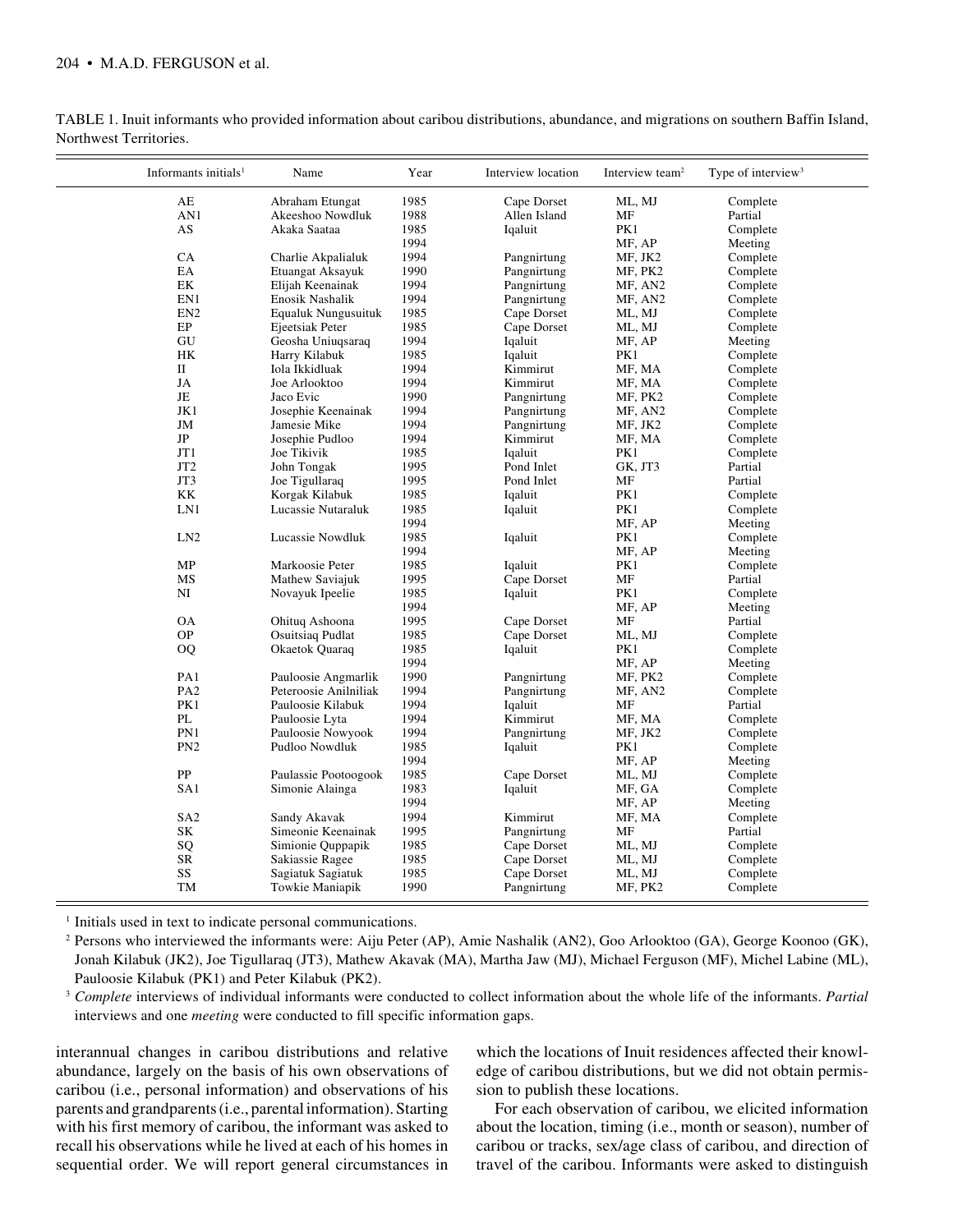areas with caribou of sex/age classes that were being hunted, areas with non-target classes of caribou, areas with no caribou, and areas that were not hunted because of the terrain or other conditions. Distributions of mature males (bulls) and mature females (cows) with calves were emphasized because they exhibited the greatest geographic separation. Informants were asked to draw the routes and hunting areas that they used while hunting caribou.

When caribou were scarce, informants usually recalled precise numbers of animals that they and other hunters had harvested or the total number seen, or both. When the abundance of caribou was sufficient to meet their needs, informants usually did not know the number seen. As well, terms describing abundance (e.g., "few," "lots") depend on the informant's previous experience; e.g., five caribou may be "lots" if a hunter has not seen a caribou for several years, but "few" after he has seen hundreds of caribou daily. Consequently, the informant was asked to directly compare caribou abundance to that seen previously and later in his life within the same area and in other areas (e.g., "more," "less").

Seasonal migrations resulted in changes in caribou abundance in a specific area that lasted for several weeks or months and occurred annually for several years or decades. Most informants were extremely disciplined and specific in reporting only the actual routes and directions of travel that they observed, avoiding speculation. Informants sometimes speculated in response to leading questions in which the interviewer suggested the ultimate destination (Ferguson and Messier, 1997). We eliminated such speculative responses from the analysis.

#### *Data Analysis and Presentation*

English transcripts of each interview were examined in detail to eliminate answers that may have been affected by inappropriate questions, secondhand information, and other factors (Ferguson and Messier, 1997). A minimum acceptable precision of  $\pm 3$  yr was set arbitrarily for temporal data. A composite illustration of changes in caribou distribution and abundance was developed by plotting the observations of all informants on clear plastic over a 1:500 000 map for each decade. Major hunting regions became evident, and each had relatively distinct historical patterns of caribou population changes and hunting by Inuit. Written synopses of informants' observations were merged in chronological order for each major caribou hunting region (Fig. 1). For presentation purposes, the composite overlays were redrawn to illustrate caribou distributions during the first four years of each decade, beginning with 1910–13. The four-year period was chosen to coincide with our accepted temporal precision, to allow sufficient time to illustrate inter-decade changes, and to portray generalized population distributions (as opposed to unusual distributions occurring in a specific year).

Caribou distributions were analyzed for: "summer" (i.e., June to August), "autumn" (i.e., September to early December), "winter" (i.e., mid-December to mid-March) and "spring" (i.e., late March to May). Figures 2 to 5 show summer and winter distributions for the even-numbered decades from 1920 to 1980. The distributions for 1990– 93 are given in Figure 6, since major changes have occurred since the 1980s.

After comparing statements of all informants about caribou abundance relative to other areas, years and seasons, we assigned a caribou abundance code to each hunting area for each season during the first four years of each decade (e.g., spring 1910–13). Although we used descriptions that directly compared spatial and temporal differences in caribou abundance, each category usually corresponded to typical Inuit descriptions of abundance relative to the needs of caribou hunters (Table 2). Descriptions based on need apply mainly to the 1950s and previous decades, before most of the informants moved into the communities. In discussing these abundance categories with Inuit, it became evident that the differences between the categories were probably exponential rather than arithmetic. Thus, a simple numerical ranking of the six categories (e.g.,  $0-5$ ) would misrepresent changes in abundance over time. To develop an appropriate scale for the relative change from one category to the next, we compared Inuit descriptions of abundance in specific areas with densities estimated during aerial surveys over much of southern Baffin Island during the 1980s and 1990s (Ferguson, unpubl. data). The abundances described by Inuit were generally consistent with densities estimated from the surveys (Table 2). Caughley (1977) recognized that persons thoroughly knowledgeable about an area and its wildlife can make realistic "guesses" about the abundance of animals. He pointed out that the value of a given guess depended on the length of time the person was in the area, the indicators used to derive the guess and the person's experience. Caughley also suggested that such guesses are useful checks of the accuracy of survey estimates. We reversed the process by using aerial survey results to develop a numerical scale for Inuit descriptions of caribou abundance. The combination of Inuit knowledge and aerial survey data yields the only assessment of long-term population trends possible for this population. Overall abundance indices were obtained by combining the applicable assumed densities from Table 2 and the amount of area known by the informants. Specific terminology was used consistently throughout this paper (Table 3).

#### *Comparisons with Non-Inuit Reports*

The detail of observations preserved in Inuit oral traditions and corroborated by written records is remarkable (Ferguson and Messier, 1997). As with Inuit knowledge, we examined the context of each historical report written by non-Inuit for an equitable comparison of the two types of information. For example, Soper (1944) did not see any caribou near Kimmirut during 1930–31, but neglected to report that from autumn 1930 to June 1931, he did not travel extensively because of an injury (Soper, 1981). The lack of firsthand observations in non-Inuit reports often reflects limited opportunities for observing wildlife rather than limited distributions of wildlife.

Relative quantification (e.g., "plenty") is also problematic. RCMP reports from Pangnirtung confirmed informant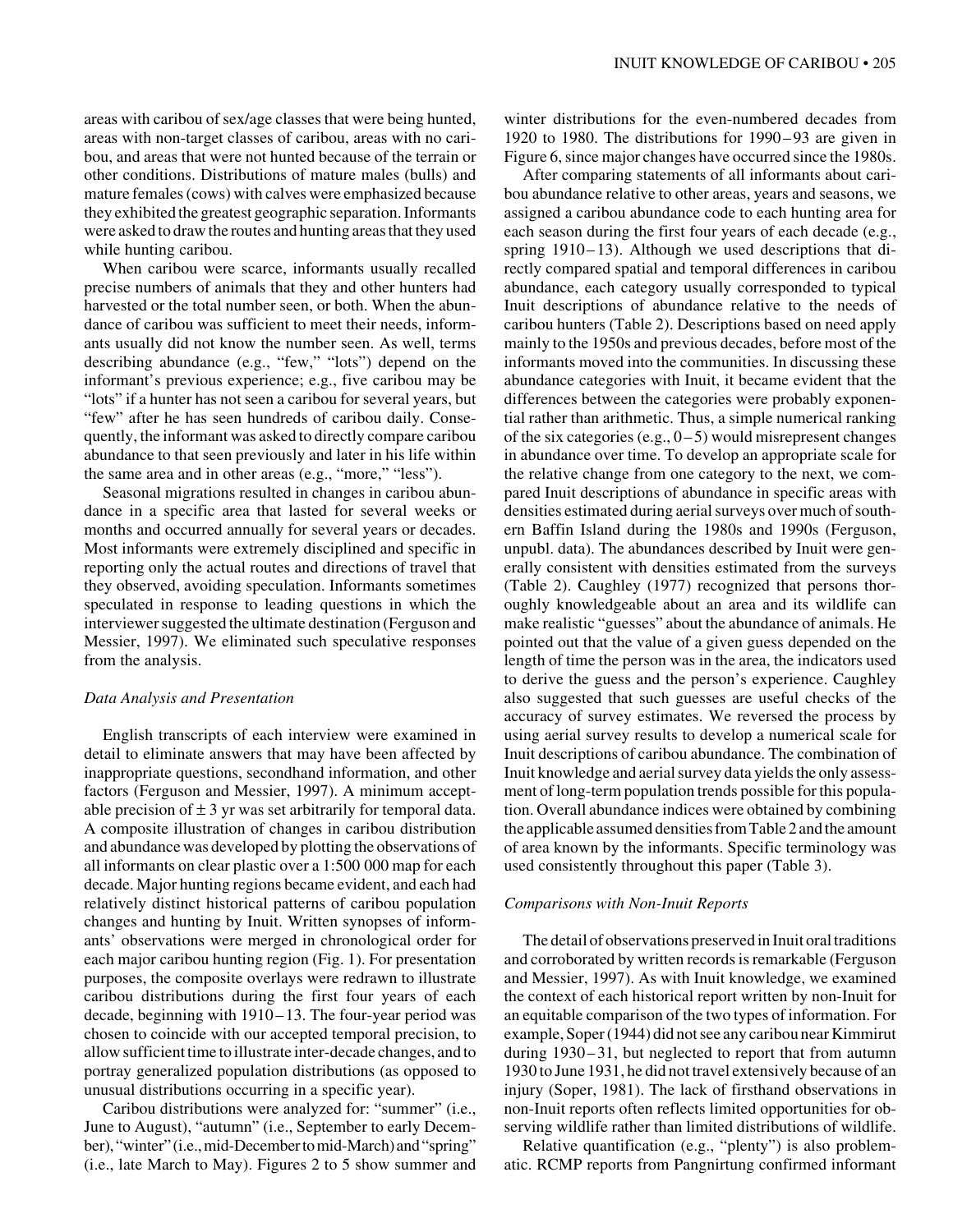TABLE 2. Caribou abundance on southern Baffin Island, Northwest Territories, as described by Inuit caribou hunters relative to their needs,<sup>1</sup> and corresponding approximate caribou densities determined from aerial surveys during the 1980s and 1990s.

| Abundance of caribou |                                        |                                                     |  |  |  |  |  |
|----------------------|----------------------------------------|-----------------------------------------------------|--|--|--|--|--|
| Map code             | Abundance relative to needs            | Aerial survey density<br>(caribou/km <sup>2</sup> ) |  |  |  |  |  |
| 0                    | No sign of caribou. $2$                | 0.0                                                 |  |  |  |  |  |
|                      | Only caribou tracks seen. <sup>2</sup> | 0.008                                               |  |  |  |  |  |
| 2                    | Not enough to meet their needs.        | 0.04                                                |  |  |  |  |  |
| 3                    | Enough to meet their needs.            | 0.2                                                 |  |  |  |  |  |
| 4                    | Plenty of choice to meet their needs.  | 1.0                                                 |  |  |  |  |  |
| 5                    | Too many caribou. <sup>3</sup>         | 5.0                                                 |  |  |  |  |  |

<sup>1</sup> Abundance codes were assigned on the basis of direct comparisons in the relative abundance of caribou in different years, seasons, and areas, known to each informant. Abundance relative to needs was applicable mainly to years before most of the informants moved into communities.

- <sup>2</sup> Obviously there were not enough caribou to meet their needs.
- <sup>3</sup> Obviously there was plenty of choice, but this also represented concern about the ability of the habitat to sustain such abundance of caribou over the long term

evidence that densities had decreased in the late 1920s. However, reports by two new RCMP officers in 1930 –32 reported "plenty" of caribou near Pangnirtung and northern Cumberland Sound. We gave greater weight to descriptions of relative abundance by older Inuit because of their broader temporal context (Ferguson and Messier, 1997). We also viewed temporal and spatial frames of reference critically before using written reports.

Many reports about caribou written by non-Inuit are actually secondhand reports from Inuit, but the writers may not have understood Inuktitut and Inuit culture adequately to report Inuit knowledge accurately. For example, Hantzsch (1977) did not display the same understanding of Inuit culture that Hall (1864) and Boas (1974) had. Hantzsch was annoyed when the Inuit delayed his expedition, especially on clear days suitable for travel and for drying caribou skins. He reported the number of caribou harvested for meat, but the skins of these caribou would have been insufficient to provide winter clothing for the entire party. When Inuit observations are reported by non-Inuit, the linguistic and cultural contexts often become difficult to judge.

The assumptions of each author in extrapolations made from actual observations were also examined. In 1931, Soper (1944:249) observed caribou trails on Meta Incognita Peninsula that "appeared remarkably fresh," but had not been used "for a considerable period" because some parts of the trails were overgrown by 10–12 yr old willows (*Salix* spp.). However, snow often protects vegetation during spring caribou migrations, and willows often remain lush in low parts of caribou trails even during summer migrations (Ferguson, unpubl. data). In such situations, we accepted firsthand and parental observation of Inuit information over non-Inuit inferences or speculation.

| Term                    | Definition                                                                                                                                                     |  |  |
|-------------------------|----------------------------------------------------------------------------------------------------------------------------------------------------------------|--|--|
| Appearance              | Rapid occupation of an area through immigration<br>$(i.e., usually during 1-5 yr).$                                                                            |  |  |
| Disappearance, decrease | Reduced population abundance over a few years<br>(i.e., usually less than 10), possibly due to<br>emigration, reduced survival, and/or low calf<br>production. |  |  |
| Emigration, immigration | Movements producing a large change in population<br>abundance between years. Conclusive evidence of<br>emigration was difficult to obtain.                     |  |  |
| Expansion, increase     | Increases in geographic distribution and population<br>abundance, respectively.                                                                                |  |  |
| Migration               | Seasonal movements of caribou reported by the<br>informants.                                                                                                   |  |  |
| Range expansion         | An overall increase in the size of an area occupied<br>seasonally by caribou.                                                                                  |  |  |
| Range drift             | An expansion of a seasonal area in one direction<br>and a concomitant shrinkage in another, resulting<br>in no or little net change in area occupied.          |  |  |
| Range shift             | The almost complete abandonment of one seasonal<br>area and the concomitant occupation of another<br>area(s) that will be used for several years thereafter.   |  |  |
| Range volatility        | Frequent, unpredictable interannual changes in<br>the seasonal distribution of caribou.                                                                        |  |  |
| Special areas           | Areas that the informants' elders had described as<br>places that would have caribou "when all other<br>areas have no caribou."                                |  |  |

## RESULTS

To illustrate the accuracy and precision of the informants' recollections, we include below a detailed description of their compiled knowledge for the Foxe Peninsula caribou hunting region. Shorter synopses are given for the other hunting regions, but detailed compilations are available from Ferguson upon request. Place names are presented on Figure 1.

## *Foxe Peninsula Hunting Region*

By c. 1900 (EN2, NI) caribou were common throughout most of Foxe Peninsula in both summer and winter, and they had inhabited nearby islands in Hudson Strait by c. 1911 (EN2, LN1, NI, SQ, Fig. 1). This range extended east to the Mingo Lake region (SQ). Caribou began to disappear from coastal areas in c. 1918 (SQ, Fig. 2), and most caribou disappeared from Foxe Peninsula after c. 1923 (EN2, LN1, NI, SQ, Fig. 7A). All informants except OP, PP, and SR reported that caribou could not be found on Foxe Peninsula from c. 1926 until the late 1950s (AE, EN2, II, JA, LN1, NI, SQ). From c. 1926 to c. 1942, OP, PP, SR or their parents found some caribou during two to four winters each. Caribou abundance was very low: none were found in some years, and a maximum of three caribou were taken during three weeks of hunting in other years (PP, Fig. 3). OP and SR knew of no caribou taken on the peninsula after c. 1935, but PP reported that his father found a few caribou in some winters until c. 1942.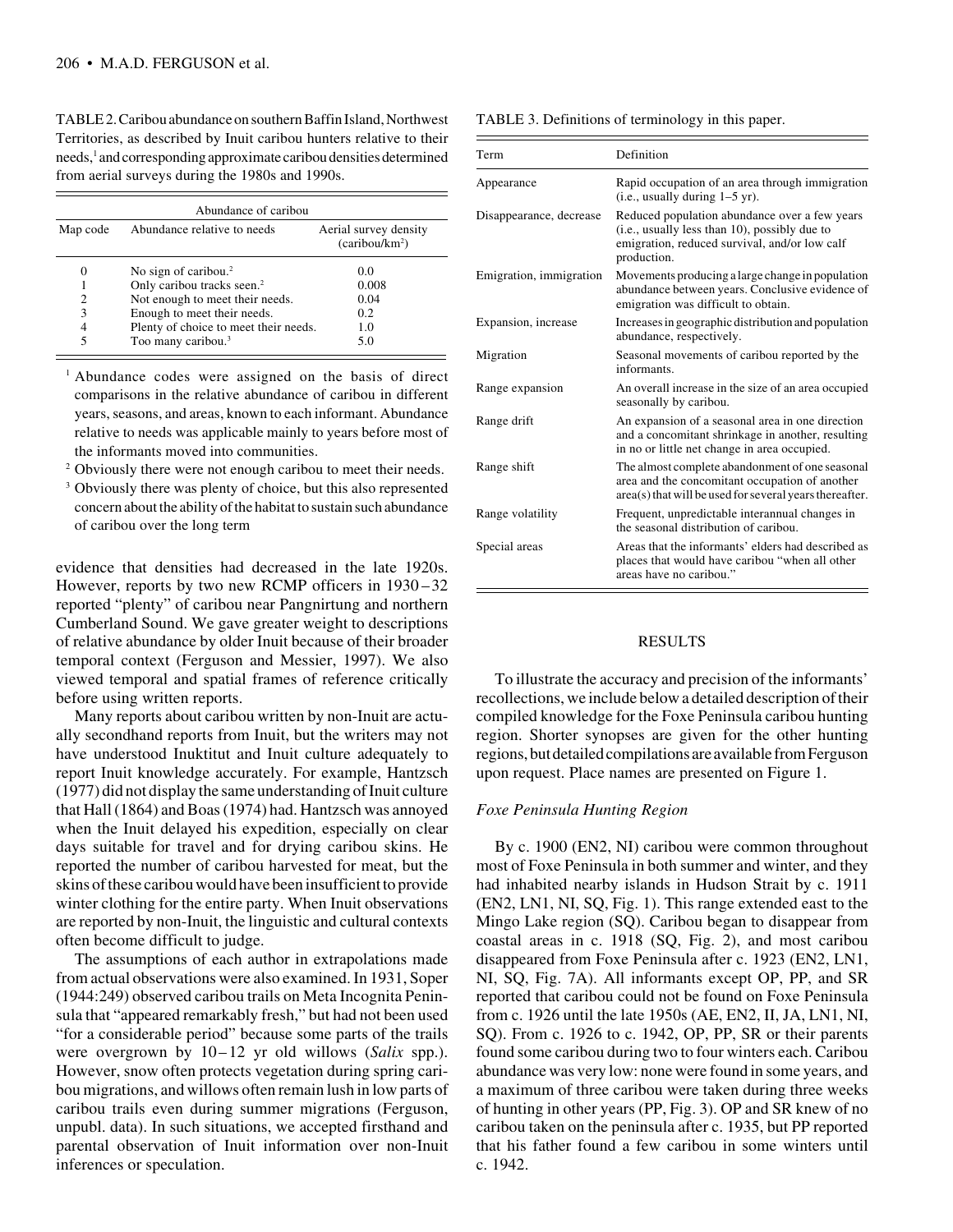

FIG. 2. Distributions, abundance (Table 2) and seasonal migrations of caribou on southern Baffin Island during 1920 – 23, based on Inuit knowledge.

By the late 1920s, several families from Foxe Peninsula were living for months or years near Mingo, Amadjuak, and/ or Nettilling Lakes to hunt caribou and trap foxes (AE, LN1, NI, PP, SQ). By the early 1930s, Inuit near Cape Dorset were obtaining imported caribou skins and sinew at the Hudson's Bay Company (HBC) post (OP). Until 1944, Inuit living on Foxe Peninsula received caribou skins and meat from family members living at Nettilling Lake (PP). During 1946–50, none of the informants from Cape Dorset hunted caribou near Amadjuak and Nettilling Lakes, although caribou had not yet returned to Foxe Peninsula. Trading posts in Cape Dorset discouraged harvesting of caribou near these lakes at the request of the Deputy Commissioner of the Northwest Territories (Ferguson and Messier, 1997).

From the late 1920s through the early 1950s, informants travelled extensively on Foxe Peninsula in winter and spring and along the coast in summer, despite the lack of caribou. If caribou had occupied the peninsula during this period, hunters would have detected some sign of them. The return of caribou to northeastern Foxe Peninsula began in c. 1955 when somebody reported tracks of two caribou (SR). AE first saw caribou in that area in winter c. 1957. Then in winter c. 1958, caribou were seen farther west near Tessik Lake (SR, SS).

In the early 1960s, caribou increased (Fig. 7A) from Tessik Lake east to the Mingo Lake region and probably beyond (AE, II, Fig. 4). As caribou immigrated onto Foxe Peninsula in the late 1950s and early 1960s, cows and calves arrived each September-October, followed by bulls (AE). After c. 1960, mainly bulls were seen along the coast during winter, while cows and calves were usually 15 km or more inland near lakes (EP, SR, SS). Tessik Lake became the main winter hunting area of most informants during the 1960s. By the mid-1960s, bulls were remaining on the coast of eastern Foxe Peninsula during summer, and during the late 1960s some cows and calves were also seen on this coast in summer (SS).

During winter in the early 1970s, caribou expanded westward past Tessik Lake (SR, SS). Their summer range in that period extended from south of Tessik Lake east to the Mingo



FIG. 3. Distributions, abundance (Table 2) and seasonal migrations of caribou on southern Baffin Island during 1940 – 43, based on Inuit knowledge.

Lake region (SR, SS). Besides expanding their winter and summer ranges, caribou increased in abundance from the 1960s into the 1980s (EN2, EP, OA, SR, SS, Fig. 7A). By c. 1980, caribou occupied western Foxe Peninsula in winter, spring, and summer (OA, SR, Fig. 5). Caribou continued to occupy the coastal area south of Tessik Lake (EP, MS) and expanded to the south and east along the coast by winter c. 1983 (EN2). In the 1980s, caribou continued to winter on eastern Foxe Peninsula (EP, MS). However, within that area, caribou densities decreased after winter c. 1983 (EP); the caribou range was drifting rather than expanding during the mid-1980s. Also during the 1980s, bulls moved onto nearby islands in Hudson Strait during winter and remained along the coast year-round (OA), while cows were on the coast mainly during winter (EN2, OA).

Seasonal migrations on Foxe Peninsula during the early 1900s (LN1, NI, Fig. 2) were similar to those during c. 1970– 85 (Fig. 5), caribou abundance being highest during winter (EP, SS). In the 1970s, cows and some bulls migrated inland during May (EN2, EP, LN1, SS, SR). During summer, mainly males were harvested near the coast (NI). By c. 1980, most cows migrated inland late in May and returned to the coast with newborn calves in early August, remaining until the next spring (OA). Starting in c. 1983, some cows remained along the coast year-round, so EP believed that females calved close to Cape Dorset. None of the informants had observed calving females, although secondhand information suggested that a large calving area had been seen by other hunters on western Foxe Peninsula in the early 1980s (EN2). During September-October, bulls migrated inland to find cows (EP). There was no discrete rutting area, because caribou moved extensively throughout the peninsula during October-November (EP).

In 1985, EP and PP predicted that caribou would soon leave Foxe Peninsula because of the above changes in distribution and migrations and the past predictions of their elders. A sudden, major decrease occurred on Foxe Peninsula between spring and autumn in 1989 or 1990, after which few caribou wintered on the peninsula (MS, OA, Figs. 5, 6, 7A).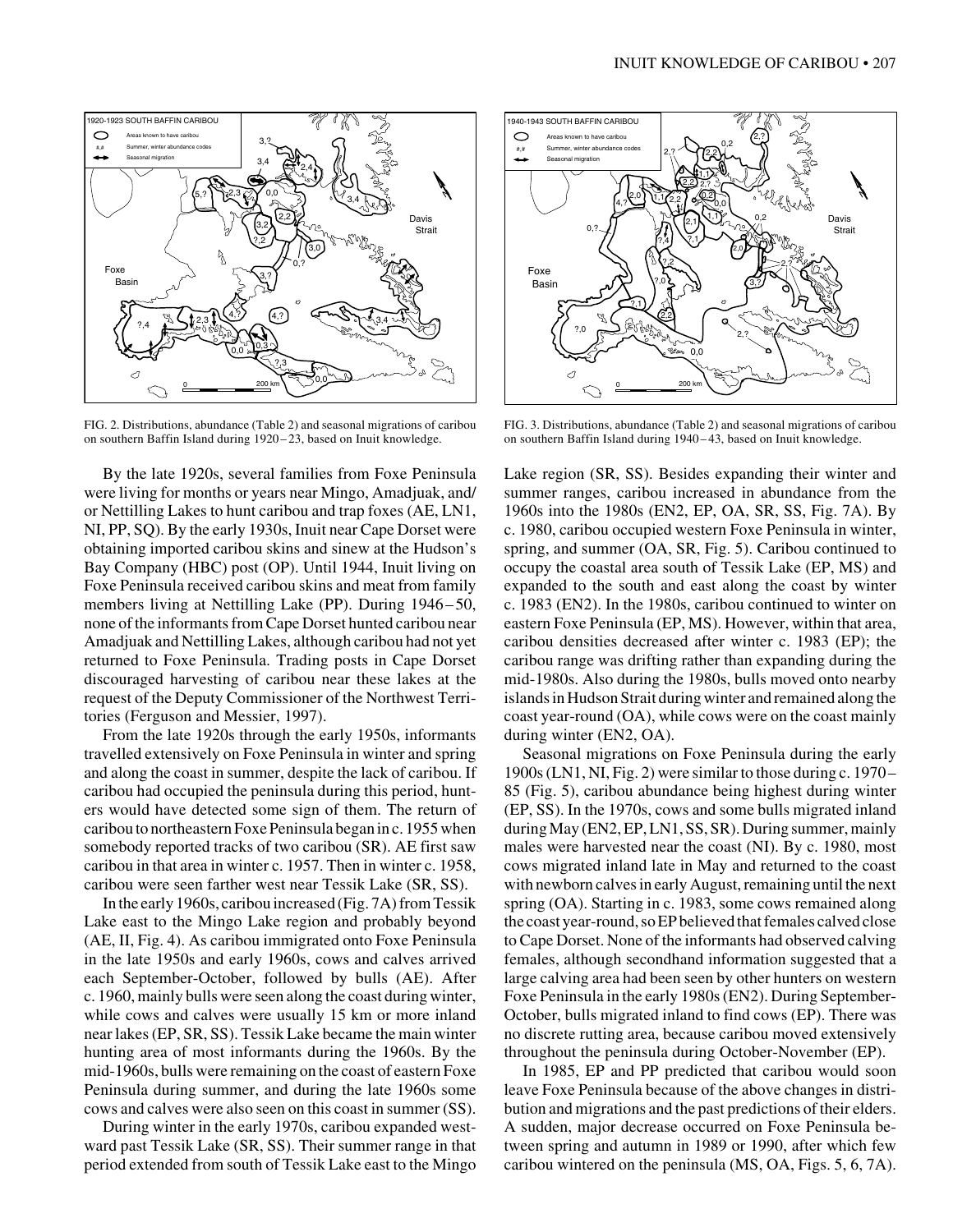

FIG. 4. Distributions, abundance (Table 2) and seasonal migrations of caribou on southern Baffin Island during 1960–63, based on Inuit knowledge.

Since then, caribou have been seen in groups of two to three and never more than ten (JT3, OA). OA has seen only three or four caribou per day of hunting in winter since c. 1990. None of the informants reported a major increase in natural mortality, although a few caribou were found dead at the bottoms of cliffs. By 1994, caribou were so rare on Foxe Peninsula that friends in Iqaluit regularly sent meat to Cape Dorset residents, and some Cape Dorset hunters had hunted caribou on Southampton Island, about 250 km west of Cape Dorset (MS).

#### *Mingo Lake Hunting Region*

Informants did not hunt regularly near Hone River because of its distance from camps on Frobisher Bay and Hudson Strait. Nevertheless, informants knew it as a special area where caribou could be found if unavailable elsewhere. During summer c. 1919–24, caribou were found near the headwaters of the Hone River (SA2, Fig. 2). Some Kimmirut hunters got caribou near the Hone River in summer throughout the 1930s (JP, SA2). From c. 1942 to c. 1953 during winter, a few caribou or at least tracks were seen near the river (AS, HK, JA, JP, PL, SA1). Subsequently, informants rarely hunted near the Hone River, as caribou began appearing nearer to the coast.

Mainly cows with calves wintered along the coast of this region from c. 1917 (or before) until c. 1928 (SQ, Fig. 2). Many cows and newborn calves summered around Mingo Lake and southwestern Amadjuak Lake during c. 1917–22 (AE, SQ), but caribou abundance was low by summer c. 1928–32 (EN2, Fig. 7B). During winter in the 1930s, 1940s (Fig. 3) and early 1950s, caribou abundance was very low throughout this region (AE, EN2, JT2, LN1, NI, SQ, SR). No sign of caribou was reported west of Amadjuak Lake during winter and spring. From c. 1939 until c. 1956, a few caribou were occasionally seen south of Mingo Lake in summer and winter (EP, II, JA, PL, SS, Fig. 3). Until c. 1956, each hunting party usually could get no more than two



FIG. 5. Distributions, abundance (Table 2) and seasonal migrations of caribou on southern Baffin Island during 1980 – 83, based on Inuit knowledge.

caribou in winter (II, PL, SS). Inuit living in this region during c. 1944–49 were often hungry and cold because of insufficient caribou and other wildlife (II). In c. 1956, caribou began returning to the coast in winter (EP, SS), but subsequent observations are limited because most residents moved to Cape Dorset or Kimmirut by c. 1959 as requested by the Royal Canadian Mounted Police (RCMP) (SQ). By c. 1960, caribou remained along the eastern coast of the region during summer, but abundance was higher during winter (II, Figs. 4, 7B). During summer c. 1979–81, caribou were seen along the coast and on smaller islands (JP, Fig. 5).

# *Meta Incognita Peninsula Hunting Region*

Caribou apparently occurred along the entire coast of Meta Incognita Peninsula in the early 1900s (JP, LN2, PL, SA2). By the early 1920s, caribou had disappeared from the coast of Hudson Strait southeast of Kimmirut and abundance had decreased (PL, Fig. 2, 7C), but some caribou continued to winter along the northwest coast until c. 1930 (JP, SA2). Informants rarely travelled among the interior plateaux and mountains of Meta Incognita Peninsula before c. 1939 (AS, JA, JP, PL, SA2), so caribou may have remained there throughout the 1930s (JA). From c. 1939 to c. 1950, groups of 2–4 caribou were occasionally found inland during summer, if any caribou were seen at all (AS, KK, PL, Fig. 3). In Kimmirut, caribou meat was extremely rare from c. 1946 to c. 1951 (JP, SA2).

During c. 1950– 52, tracks of one caribou were seen among the mountains (AS, JA, NI, PL). Then, during winter from c. 1953 to c. 1956, signs of caribou increased: up to 10 caribou were seen occasionally (JP, SA1, SA2). In c. 1958, SA2 noticed a marked increase in caribou abundance; he saw about 21 caribou during one hunt and more during another. More Kimmirut hunters started actively hunting caribou, taking 20–25 caribou that winter (SA2). The caribou population expanded and increased toward the southwest during the winters of c. 1959–61 (JP, SA2, Fig. 4). After c. 1958,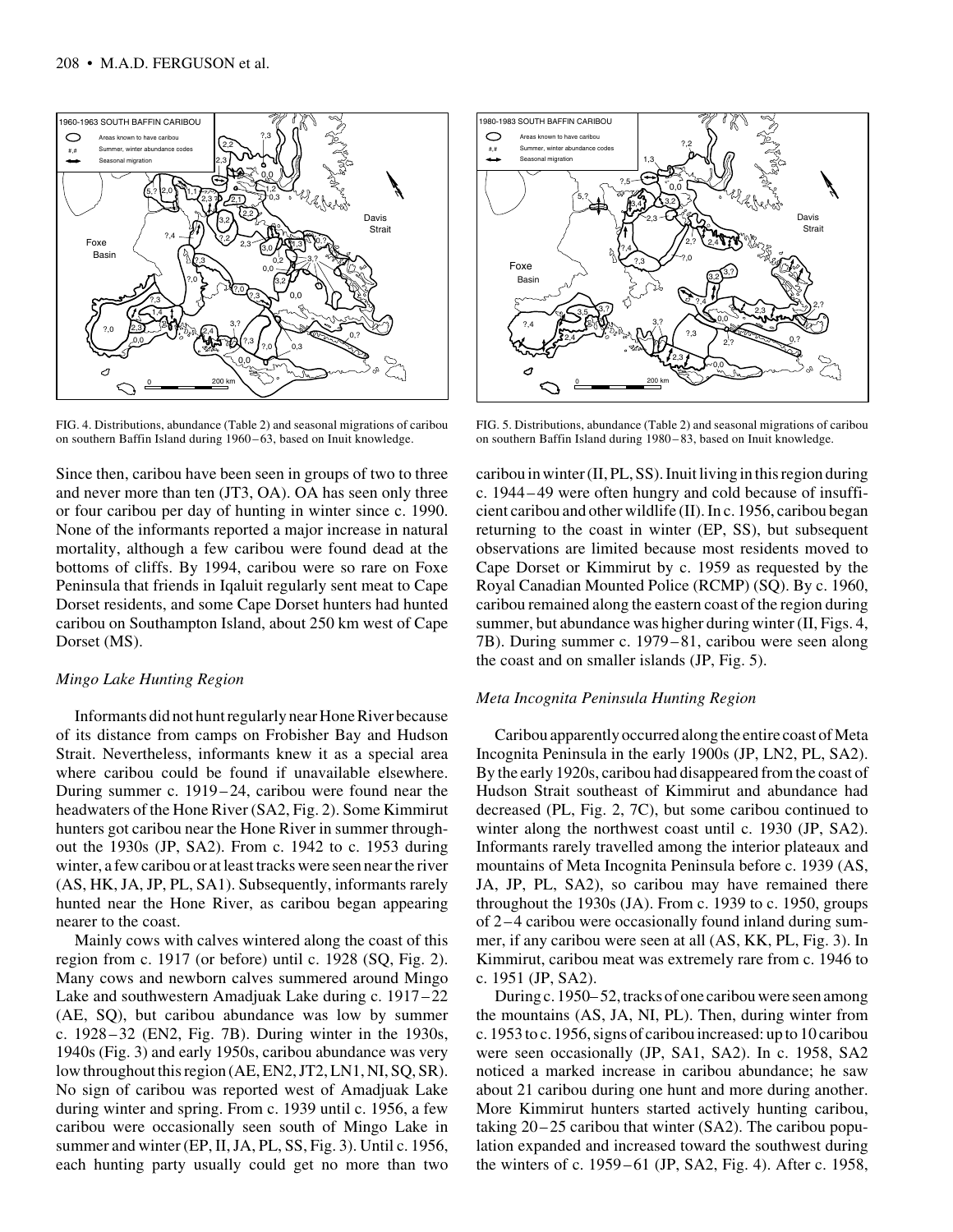SA2 saw too many caribou to estimate the numbers that he saw or harvested.

During winter c. 1963, the caribou range expanded again towards the coast, but most caribou remained at least 50 km north of Kimmirut (II, SA2). By the late 1960s, about 10 caribou were harvested annually for every five hunters in Kimmirut (JA). By the mid-1970s, the caribou had expanded their winter range to within 20 km of Kimmirut (JA, JP, SA2). Iqaluit hunters occasionally saw caribou near the northwest coast of Frobisher Bay (LN1, MP, NI).

During the late 1970s and early 1980s, caribou expanded their spring range along the coast about 70 km southeast of Kimmirut (SA2, Fig. 5). After c. 1978, caribou were seen near Markham Bay during summer, winter, and spring (JA, JP, SA2). All sex/age classes of caribou were seen during winter and spring (SA2). In May, cows migrated inland, but they returned to areas near the coast in July (SA2). In c. 1980, caribou expanded their range onto islands in Markham Bay (JP).

In winter c. 1989, the caribou range expanded and abundance increased suddenly and dramatically (JP, II, SA2, Figs. 6, 7C). Since the c. 1989 increase, some cows have still migrated inland into the mountains in spring, but the majority have migrated to the northwest in spring, not returning until October-November (JP, SA2). In c. 1991 or 1992, bulls appeared on Big Island and other islands in Hudson Strait (JA, II, SA2). In spring c. 1993 cows also began to use small islands up to 25 km off Baffin Island (II, JA). Bulls that spend winter, spring, and summer on Big Island swim back to the peninsula in September, apparently to meet females returning from the northwest (II).

In winter 1993– 94, caribou decreased near Kimmirut (SA2). However, in spring c. 1994, more caribou than in previous years migrated northwest past Kimmirut, coming from southeastern Meta Incognita Peninsula (SA2). The northwestward migration past Kimmirut occurred in May, instead of April (SA2). The process of drifting winter range apparently began on Meta Incognita Peninsula only four years after the mass immigration of caribou, probably from Foxe Peninsula. In 1994, JA predicted that within 10 years caribou would leave Meta Incognita Peninsula.

#### *Hall Peninsula Hunting Region*

From c. 1900–1920, caribou occurred along most of the coast of Hall Peninsula and on islands in Frobisher Bay (HK, LN2, PN2, OQ, Fig. 2) until they largely disappeared after c. 1922 (PN2, Fig. 7D). Caribou were so common that hunters got enough caribou while hunting other game (e.g., arctic hare, *Lepus arcticus*) (PN2). Caribou remained at the heads of fiords on western Hall Peninsula until summer c. 1928 (HK, KK, OQ). Only PN2 reported any knowledge of caribou along the coast of the peninsula until the late 1950s. During the summers of c. 1935–59, he and his father usually got a few caribou in a special area on eastern Hall Peninsula (Figs. 3, 4), but in some years they found none.

In summer from c. 1929 to the mid-1960s (Figs. 3, 4), caribou occurred on the interior of Hall Peninsula in a few



FIG. 6. Distributions, abundance (Table 2) and seasonal migrations of caribou on southern Baffin Island during 1990 – 93, based on Inuit knowledge.

special caribou areas (HK, KK, LN2, NI, OQ, PN2, SA1). HK and PN1 found caribou near the upper McKeand River in most summers, but each family usually got only 4–7 caribou each summer. In the 1940s, caribou expanded and increased slightly east of the McKeand River, but abundance remained low (HK, PN1, SA1, Fig. 7D). Some families were starving in some summers while hunting caribou during the 1930s and 1940s (KK, PN1, PN2). Signs of caribou were seen near the McKeand River only in winter and spring c. 1944, c. 1947, and c. 1950 (AS, EA, LN1, NI, SA1). Caribou gradually expanded their winter range from the McKeand River toward Frobisher Bay from c. 1957 until c. 1985 (JT1, MP, Figs. 4, 5, 7D). After caribou appeared along the coast of Hall Peninsula in the 1960s, hunters rarely hunted the interior, so there was little knowledge of caribou on the plateau after c. 1965.

Beginning in c. 1956, small isolated groups of caribou were seen occasionally near the west coast of Hall Peninsula (JT1, OQ, SA1, LN2), but they did not appear every winter until after c. 1965 (AS, HK, JT1, NI, SA1). Subsequently, caribou increased and expanded gradually around the coast of Hall Peninsula until c. 1990 (KK, MP, NI, OQ, SA1, Figs. 5–6). From c. 1974 to c. 1984, caribou expanded through the mountains of eastern Hall Peninsula and onto islands east of the peninsula and in southern Frobisher Bay (GU, JM, KK, LN2, PK1, PN2, SA1, SA2, SK, Fig. 5). Then in the early 1990s, caribou abundance decreased on islands along eastern Hall Peninsula (Fig. 6). By winter c. 1993, caribou abundance on western Hall Peninsula had decreased to less than during the 1980s, and caribou started to feed on very steep terrain (GU).

Caribou were relatively numerous around northern Frobisher Bay during c. 1900–26 (Fig. 2), but by the early 1930s they were rare (PN2). Caribou first re-appeared about 50 km north of the bay during c. 1947 – 49, and were usually seen in groups of only  $1-2$  caribou during the winter in the early 1950s (AS, HK, JA, JT1, KK, LN1, SA1). During c. 1956–59, some caribou wintered within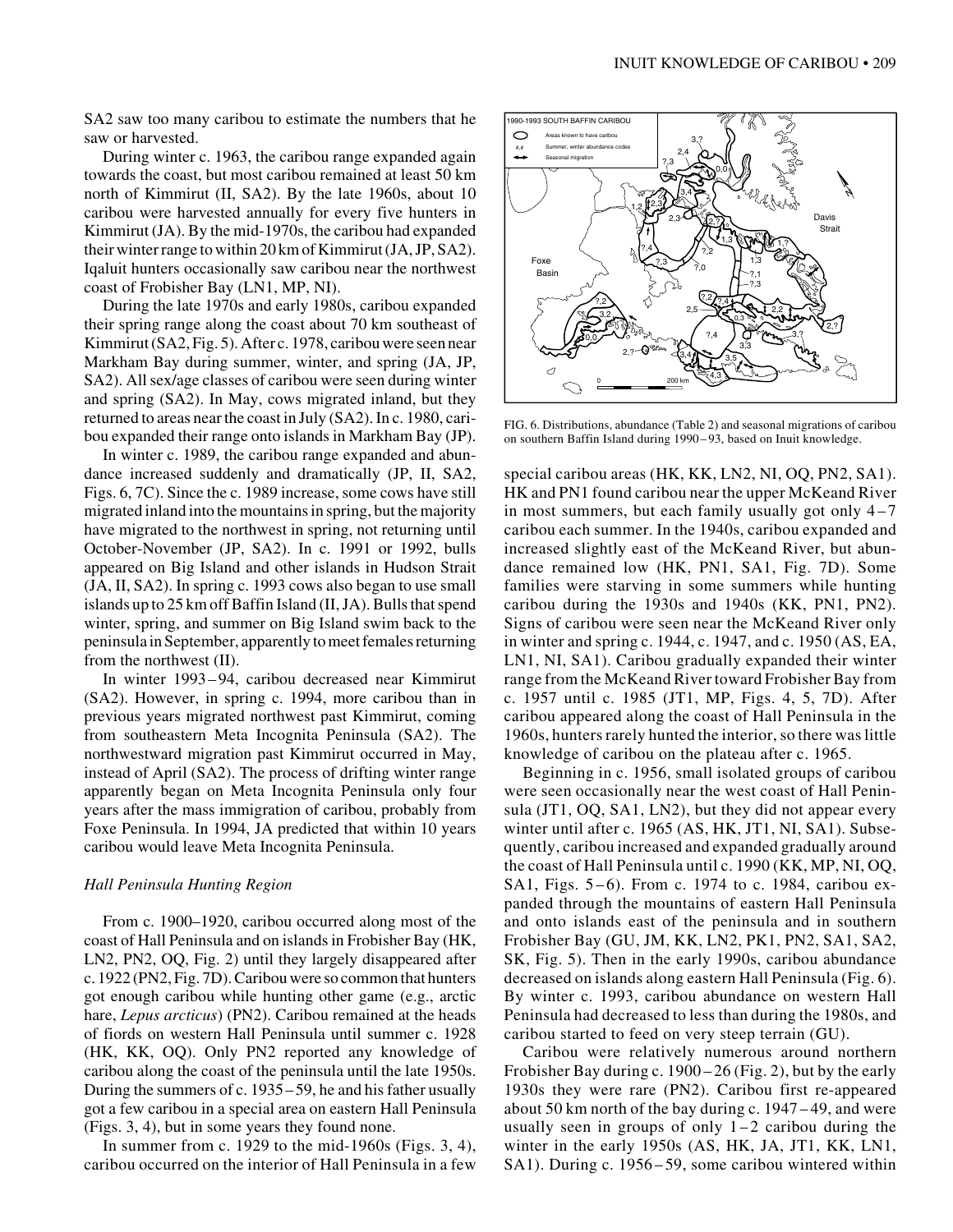

FIG. 7. Relative abundance of caribou within major caribou hunting regions and in all regions on southern Baffin Island during winter, 1910–93.

about 20 km of the bay (LN1, SA1), but then retreated farther inland until c. 1966 (AS, JT1, LN1, MP, SA1, Fig. 4). Caribou were more common near Amadjuak Lake from the 1930s until the 1960s (LN1, Figs. 3–4). In winter during the 1960s and 1970s, the area about 50 km northwest of Frobisher Bay became the main Iqaluit hunting area (AS, SA1), but some Inuit hunted near the McKeand River to the northeast  $(JT1, LN2, Figs. 4-5)$ . During winter in the mid-1970s, caribou were about 25 km inland (SA2), and expanded their range to the coast of Frobisher Bay by c. 1980 (JT1, LN1, PK1, SA1, Fig. 5).

By the mid-1980s, the winter range of caribou near northern Frobisher Bay was drifting south toward the coast as caribou abundance declined farther inland (PK1, Fig. 6). In winter c. 1989, caribou drifted southeast toward Hall Peninsula (GU, SA1). In the early 1990s, the winter range extended only 35 km north of Frobisher Bay, and caribou began using islands in the northern part of the bay (LN2, PK1), while caribou abundance was decreasing on the west coast of Hall Peninsula. On the basis of changes in recent distributions of caribou seen by 1985, PN2 predicted that "maybe there will be no caribou like my father said."

## *McKeand River Hunting Region*

During the 1930s, no caribou were seen along the western coast of Cumberland Sound, except for a few during winter in one small valley (PN1). This area expanded slightly after c. 1939, and caribou were found in two other areas in c. 1941 (Fig. 3). In the early 1950s, abundance increased slightly (PN1). In winter c. 1955, caribou increased and expanded their range into other areas along western Cumberland Sound (CA, PN1, Fig. 4). During winter after c. 1964, caribou occupied most of the coast of western Cumberland Sound (CA, PN1, Fig. 5). Caribou abundance increased in all seasons until the late 1970s, but started to decline during the mid-1980s (JK1, PN1, Fig. 6).

During summer and winter, caribou occurred on the plateau north of the McKeand River from c. 1921 (or before) until the early  $1970s$  (EN1, PA2, Figs. 2-4). During summer, caribou abundance was always lower on this plateau than northwest of Nettilling Lake, and in winter it was even lower (EN1, EN2, PA2). During the 1930s and 1940s, abundance north of the McKeand River was highly variable; no caribou were found in some years (EN1, NI). In c. 1974, caribou increased west of the mouth of Nettilling Fiord (EN1), near areas where TM occasionally saw caribou during c. 1932–62 (Figs. 3, 4). Subsequently, no informant had hunted inland on the plateau during summer. A few caribou were seen in winter during the late 1980s and early 1990s (JE, SK).

Caribou occurred east of Amadjuak Lake in summer c. 1920, but there were fewer than northwest of Nettilling Lake (EA, Fig. 2). Caribou abundance declined during the late 1920s, 1930s, and 1940s, but hunters usually got a few caribou within the special caribou area near Amadjuak Lake (EN2, EP, LN1, SA1, Figs. 3, 4). No informants hunted near Amadjuak Lake from the mid-1960s to the mid-1970s. From the late 1970s until the early 1990s, the winter range of caribou was similar to earlier distributions, and abundance gradually increased during this latter period (JE, SK, Fig. 7E).

#### *Nettilling Lake Hunting Region*

The plains north of the Koukdjuak River were an important summer caribou hunting area from c. 1916 (or before) until c. 1967 (EA, PA1, EN1, TM, Figs. 2–4). During c. 1916–23 many caribou occurred along the northwestern shore of Nettilling Lake (Fig. 2), but subsequently hunters had to travel at least 35 km to the coastal wetlands along Foxe Basin or to the Koukdjuak River before finding sufficient caribou (EN1, PA1). After c. 1924, either the overall abundance of caribou decreased, or caribou became more scattered near the lake in response to increasing numbers of hunters (PA1). Caribou abundance in summer was lowest during c. 1939–55 (PA1, Fig. 3). None of the elders reported a noticeable migration of caribou on the plains north of the Koukdjuak River before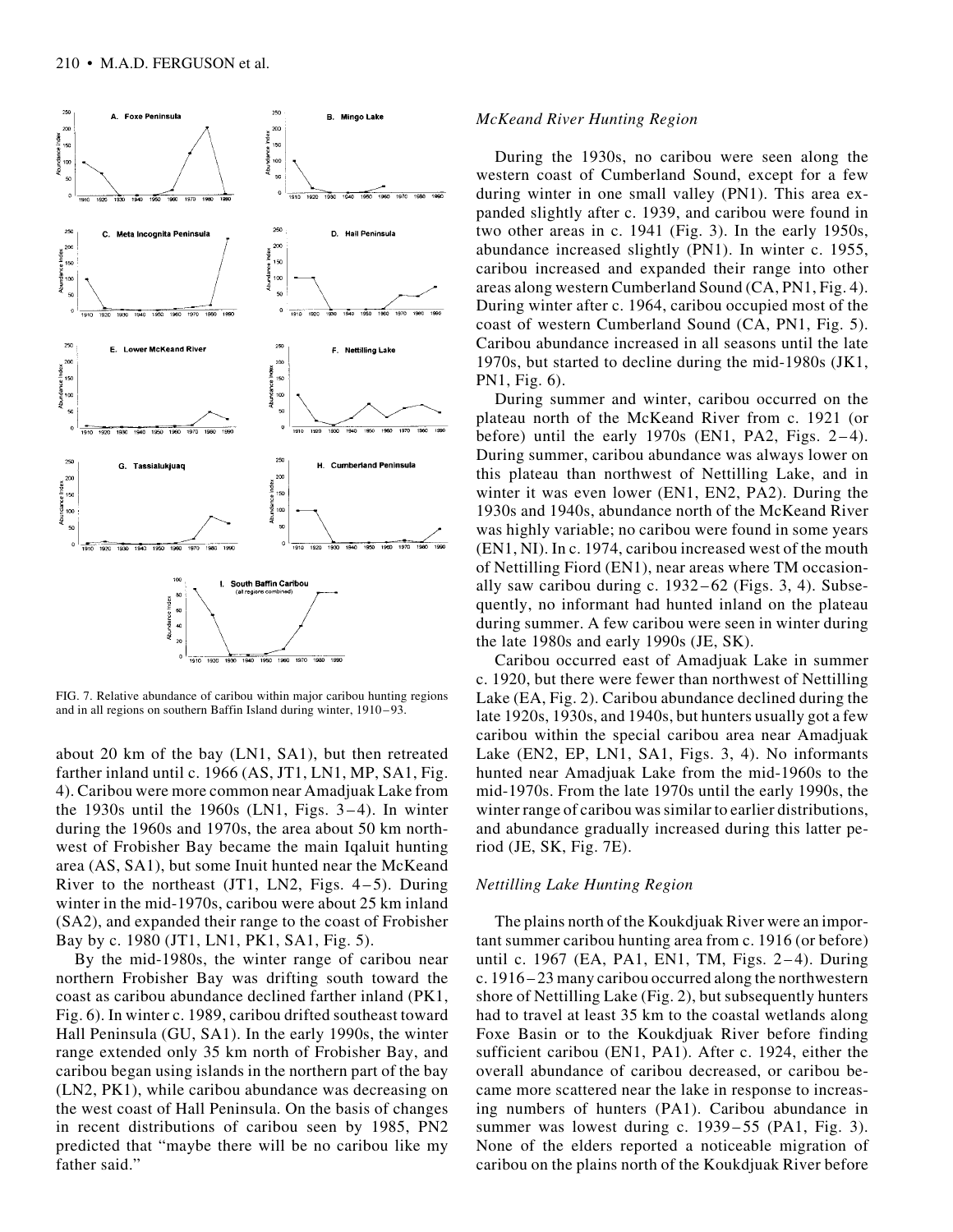c. 1960 (AE, Fig. 4), not even during c. 1916 – 23 when abundance was high (EA). During July and August c. 1977 to c. 1982, MS saw many caribou crossing the eastern Koukdjuak River toward the south, and migrating eastward along the north shore of the river (Fig. 5).

During September and early October from c. 1916 (or before) until c. 1994, caribou migrated toward the southeast from northern Nettilling Lake across Camsell Bay (AE, EA, JE, JK1, MS, PA1, SK, TM, Figs. 2–6). Between c. 1924 and c. 1945, cows migrated through Camsell Bay mainly during September, while bulls occurred in southern Camsell Bay in August (EA, PA1, EN1, JE, TM). Compared with the 1940s, the numbers of migrating caribou had increased substantially by the 1970s (JE). During the early 1980s, cows started migrating southward across the bay in mid-August (JE, MS, Fig. 5).

From the mid-1920s (or before) until at least the early 1960s, caribou wintered south and east of southern Nettilling Lake (AE, EN2, JT2, LN1, PP, SQ, SR, Figs.  $2-4$ ). During April-May in those years, cows and some bulls migrated north toward Camsell Bay (AE, EN2, LN1, NI). Caribou apparently decreased around southern Nettilling Lake in winter during the late 1930s (NI, Fig. 3), but remained in numbers sufficient for the one family living there during c. 1944–49 (JT2).

During winter from c. 1916 to 1994, several informants (AE, CA, EA, EK, JE, JK1, PA1, PA2, SK) hunted caribou migrating north across Camsell Bay in late winter and spring (Figs. 2–6). Before the 1920s, the number of caribou apparently was quite consistent (EA, Fig. 2), but from the early 1920s to the mid-1950s, caribou abundance was highly variable; none were seen in some years because of increased annual variations in timing of the migration (PA1, Fig. 7F). From the mid-1960s to the mid-1980s, caribou abundance in Camsell Bay began to increase as caribou began to overwinter there (EN1, JE, Fig. 7F). The abundance of caribou overwintering in Camsell Bay had decreased noticeably by the early 1990s (SK, Figs. 6, 7F).

# *Tassialukjuaq Hunting Region*

JK1's father saw caribou throughout the Tassialukjuaq region during c. 1900–10, but from c. 1920 until c. 1955 caribou were seen rarely (CA, EA, EK, JE, JK1, JM, PA1, PA2, TM, Figs. 2, 3, 7G). Beginning in the late 1950s and early 1960s, caribou were seen more often (EK, JE, JK1, SK, Fig. 4). Along Nettilling Fiord, caribou gradually increased in abundance and expanded their range towards the coast of Cumberland Sound from the 1960s into the 1980s (JE, SK, Figs. 4, 5). From c. 1951 to c. 1985, caribou also increased in numbers and expanded their distribution around the lake, Tassialukjuaq (JE, EK), but since winter c. 1985 caribou abundance has decreased markedly (JE, Figs. 6, 7G). As abundance decreased near Tassialukjuaq in the late 1980s, caribou began overwintering closer to Cumberland Sound, first appearing at the coast in winter c. 1989 (JK1, Fig. 6).

## *Cumberland Peninsula Hunting Region*

During summer in the late 1800s, caribou were rare near Clearwater Fiord, so hunters travelled about 75 km inland to the Penny Ice Cap to get enough caribou (JK1). Subsequently, northeastern Cumberland Sound became an important hunting area as caribou increased and expanded into this region from Tassialukjuaq during the 1910s (EA, EK, PA1). In the early 1920s, caribou were found on islands in northern Cumberland Sound throughout winter (EK, PA1, Fig. 2). Until the mid-1920s, many caribou migrated southeastward toward Pangnirtung during September-October, returning to the northwest during spring (EA, EK, PA1). During the same period, other caribou migrated north to summering areas south of the ice cap (EK). Winter c. 1925 was the last year that caribou were found extensively between Clearwater Fiord and Pangnirtung; after that, the remaining caribou migrated only to the north (CA, EK, PA1, PA2). During the 1930s, fewer caribou returned each autumn to the coast from the inland summering areas, and by the 1940s, only groups of 1– 2 caribou were seen occasionally near Clearwater Fiord during winter (EK, JK1, JM). No caribou were seen near Clearwater Fiord in winter between c. 1942 and c. 1962 (EK, Fig. 7G).

During summer in the early 1930s, fewer caribou were seen near the Penny Ice Cap over 40 km inland (EK, Fig. 4). In the 1940s and 1950s, caribou were seen rarely within about 80 km of the coast in summer, and hunters often travelled inland to the plateau previously hunted by JK1's father in the late 1800s (CA, EK, JK1, PA1, Fig. 3)."There just was not any more caribou. In the winter, it touched all of us" because of inadequate supplies of caribou-skin clothing (EK).

After c. 1957, caribou slowly increased inland of Clearwater Fiord, but abundance was low and only bulls were found during winter (EK, JK1, JM). After c. 1962, distribution expanded noticeably in winter (EK, JK1), and the winter abundance of caribou increased, mainly in inland areas, until the late 1970s (CA, JK1, SK, Fig. 5). Then in the mid-1980s and 1990s, caribou abundance increased markedly along the coast (JK1, SK, Figs. 6, 7G). During c. 1990, caribou started migrating in large numbers from the northwest along Clearwater Fiord (JK1, SK). This northwest-southeast migration was similar to that observed before the 1930s. In winter 1994, caribou began wintering on islands in northeastern Cumberland Sound (JK1, SK). SK reported that "thousands" of caribou migrated from the west in autumn 1994.

Pangnirtung (Pangnirtuq, in Inuktitut) means place with mature male caribou. In the early 1900s, JK1's father hunted near Pangnirtung, finding many bulls in summer and early autumn (EK, Figs. 2, 3). The last caribou near Pangnirtung were seen during the early 1930s (EA, JM). The coastal area southeast of Pangnirtung was an important summer hunting area in the early 1900s (EA, EK, PA1, Fig. 2). In winter from c. 1923 to c. 1933, caribou were found in the valleys east of Pangnirtung and other fiords (EA). Only a few caribou remained in the valleys northeast of Pangnirtung in the 1940s (GU, Fig. 3). Nevertheless,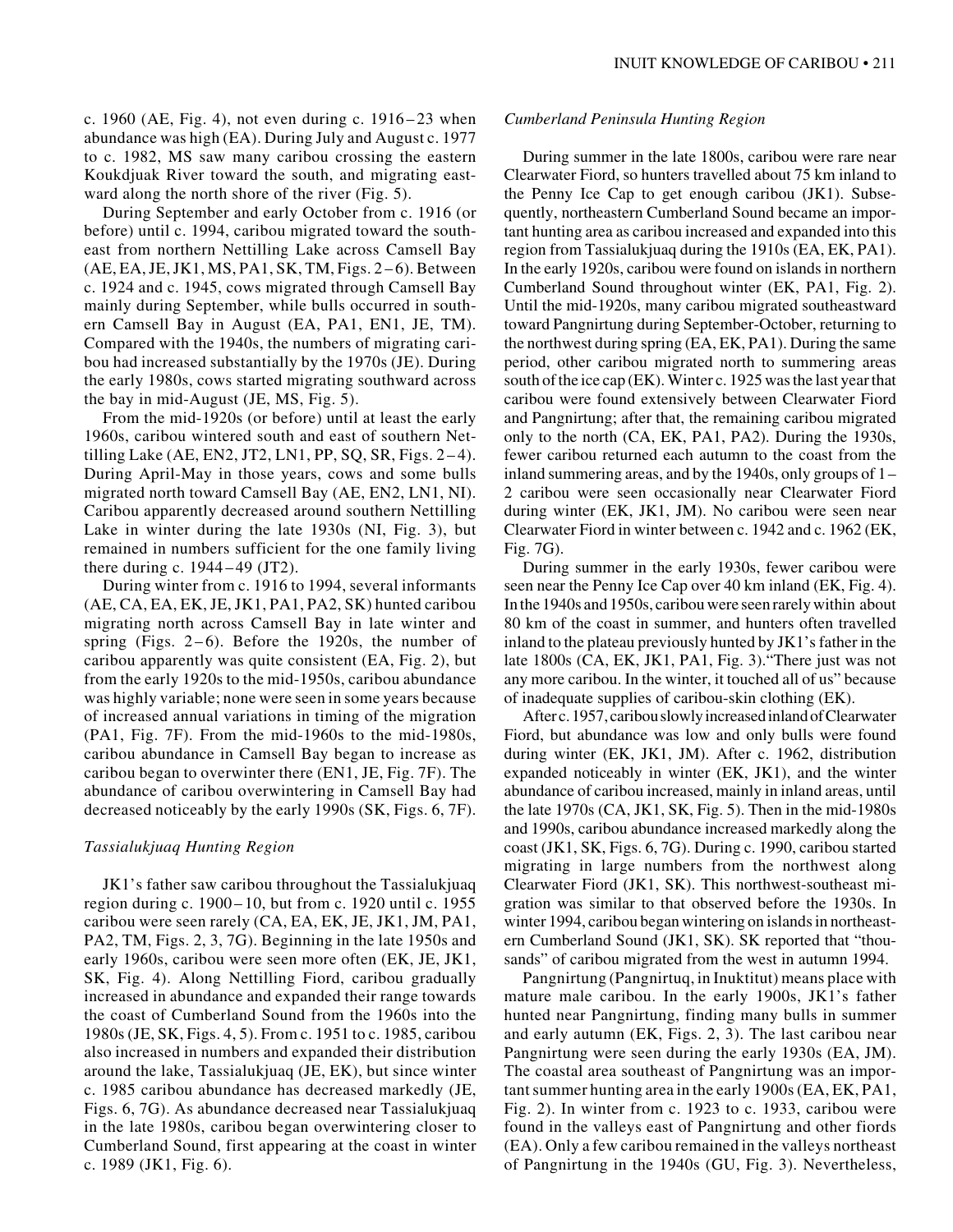more caribou apparently occurred on southeastern Cumberland Peninsula than near the coast of northern Cumberland Sound in the late 1940s (JM, PA1). In 1994, JK1 predicted that the caribou would soon migrate past Pangnirtung onto southeastern Cumberland Peninsula.

## *Area Known by the Informants*

The informants did not know the entire potential range of South Baffin caribou in any period. Some areas were unknown to hunters in all seasons in all decades because of terrain ruggedness (SA1) or distance from the informants' homes (EK), while others were inaccessible only in some seasons (EK, SA1). The known area peaked at 98 000 km2 during winter in the 1940s, when hunters had to search larger areas because caribou were scarce. The area known during winter was lowest when caribou were close to the coast; i.e., an average of 54 000 km<sup>2</sup> during winter 1910–23 and 61 000 km2 during winter 1970–93. During each decade, the area known during spring was 99–101% of that known during winter. The smallest known area occurred during autumn (50–67% of winter), when travel becomes difficult during freeze-up. During decades when caribou were abundant and/or increasing (i.e., 1910 and 1950–93), the area known in summer was 61–71% of that known in winter. During the decline in caribou abundance during 1920–43, the known summer area was 82–84% of that in winter, reflecting the increased need to find caribou during summer before caribou distributions became scattered and unpredictable during winter.

Other factors also affected the size of the area known by the informants. Most informants were active hunters from c. 1940 until 1963, while the older informants provided most of the earlier information and the younger hunters provided most of the more recent observations. As well, during the early 1900s, commercial whaling and sealing reduced the time available for caribou hunting in most seasons (EA). In the 1960s, movement into settlements, increasing employment, and a die-off of sled dogs similarly reduced the mobility of most informants. By the late 1960s, the snowmobile allowed hunters to explore some rugged and/or distant areas that had been less accessible by dog team (EK). These combined factors would have yielded a historical pattern of land use that was inconsistent with that described collectively by the informants. Therefore, we concluded that changes in the proximity of caribou to the coast during the 1900s were the major influences on the amount of area known by the informants as detected in this study.

# *Population Trends of South Baffin Caribou*

Some informants assumed that when caribou decreased in their hunting region, they emigrated to another, resulting in no overall change in the total population. In other words, local subpopulations were cyclic, but the overall population may not be. However, as none of the informants hunted all regions, they did not have firsthand or parental knowledge to support such an assumption. Most hunters never knew where the caribou went once they became scarce (EK). Even though the overall abundance of caribou did change across southern Baffin Island, Inuit knowledge holds that caribou have never completely disappeared (LN1).

Although the timing of changes in caribou abundance varied somewhat from region to region (Fig. 7A–H), the trends in all regions did produce major fluctuations in the overall abundance of the whole population during the 1900s (Fig. 7I). The population apparently experienced a minimum average annual decrease of 9% (i.e.,  $r = -0.089$ ) from 1910 to 1943; followed by a minimum average annual increase of 8%  $(i.e., r = 0.073)$  from 1943 to 1983. The decline on Hall and Cumberland Peninsulas began about 10 years later than in other regions, but the subpopulations reached their lows in the 1940s, when the others did. Abundance began increasing in most areas in the 1950s, but the rates of increase varied among regions. Major increases in abundance in some regions in the 1990s could be explained only by immigration from adjacent regions. According to Inuit knowledge, the abundance seen in the 1990s probably represents a long-term population peak for South Baffin caribou.

Fluctuations in caribou abundance and distribution on southern Baffin Island occurred regularly over the lifetime of an elder (JP, LN1, NI, SA1), a period of 60–80 years. Keith (1974) called such predictable fluctuations "cyclic." The informants' elders, now dead, had accurately predicted changes in caribou abundance and distribution 30–80 years in advance, largely on the basis of the cyclic nature of the population (GU, LN1, NI, SR). For example, if caribou numbers were high when the informant was a child, he was then told that there would be very few caribou and he might face starvation while he was raising his children, but when he became an elder, caribou would once again become abundant. As children, several informants could not visualize the changes predicted by their elders, but they have seen most of these predictions fulfilled during their lives.

# DISCUSSION

Several types of recollections indirectly suggested changes in abundance and distribution of caribou, including changes in hunting areas, age when the informant first saw or tasted caribou, ability to obtain sufficient skins or meat, references to being cold during winter, and dependence on outside sources of caribou skins or meat. However, such recollections do not necessarily indicate changes in caribou populations, because they can also be caused by illness, moving to a new residence (e.g., after a marriage), lack of hunting equipment (e.g., bullets), sled dog epizootics, and many other factors. The initial discussion of an informant's biography usually revealed contextual information about such factors (Ferguson and Messier, 1997). Whenever an informant directly or indirectly implied a population change among caribou, we asked several questions to refine the observed distribution of caribou and to directly compare the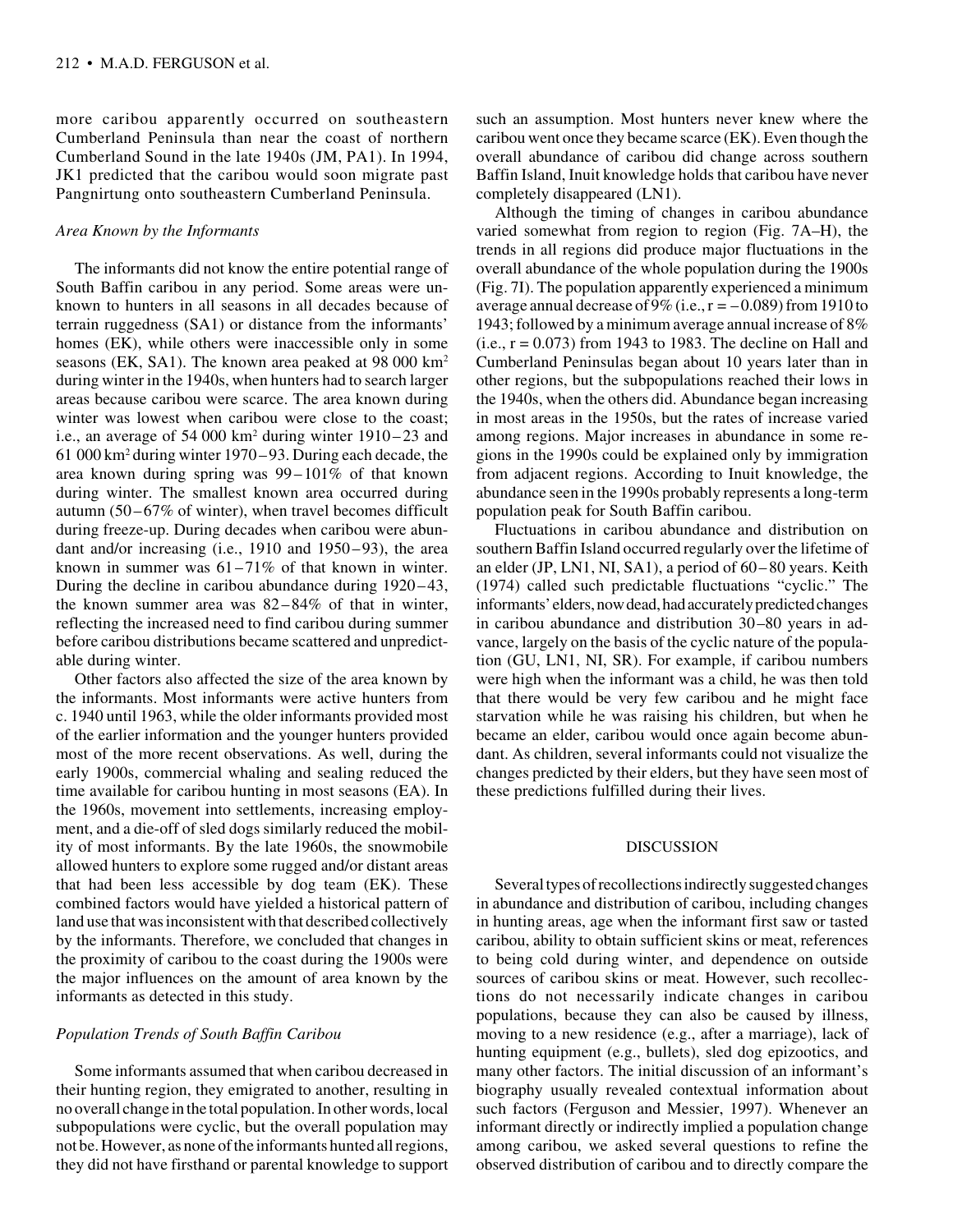abundance with other areas and periods with which the informant was familiar.

Inuit knowledge described changes in the South Baffin population that were useful in predicting future changes because of their sequential pattern:

- 1. During periods of maximal caribou abundance, some wintering areas are used by cows exhibiting two distinct migratory patterns.
- 2. Before caribou decrease, they occupy small islands several km off Baffin Island, and feed on very steep terrain.
- 3. Caribou in a given wintering area usually decrease (or increase) between subsequent winters as fewer caribou (or more) return from their summering areas.
- 4. Sometimes subpopulations emigrate en masse to adjacent areas where a new winter range is established ("range shift").
- 5. During a decline and subsequent population low, caribou distributions become scattered and unpredictable from year to year ("range volatility"), except during summer west of Nettilling Lake.
- 6. During population lows, caribou are reliably found only in special areas, but both group size and group density are low.
- 7. During population increases, caribou re-occupy wintering areas abandoned for several decades, and then expand their range into adjacent areas ("range expansion").
- 8. Later in the increase phase, the winter range expands on one front, but contracts on other fronts ("range drift").

#### *South Baffin Caribou, 1900– 30*

South Baffin caribou were at or near peak abundance during 1910–13, and subsequently declined to a low in the early 1940s (Fig. 7). In 1915, Duval estimated one million caribou on Baffin Island, and in 1925 Burwash suggested that each of five caribou populations contained many thousands (cited in MacPherson, 1963). Although unreliable, these estimates generally corroborate the abundance of caribou reported by Inuit about 60 years later. Written reports confirm that caribou occurred along the coast and islands of Hudson Strait in 1897, and inland on Foxe and Meta Incognita Peninsulas and near Mingo and Amadjuak Lakes at least until c. 1920 (CDMF, 1898; Bell, 1901; Fleming, 1910, 1911, 1930z; Fleming in Millward, 1930; Washburne and Anauta, 1940; Pitseolak and Eber, 1993). After low caribou abundance along western and northern Cumberland Sound from 1894 to 1909 (Hantzsch, 1977), caribou increased there 12 or more years later than along Hudson Strait. Subsequent reports by Soper (1928) and RCMP (1928, 1932) corroborated Inuit knowledge that caribou were abundant on northern Cumberland Sound for no more than 20 years.

The virtual disappearance of caribou on Foxe Peninsula, the scarcity of caribou skins, and the change in caribou hunting areas to the north of Amadjuak Lake during the mid-1920s were corroborated by Burwash (cited in Millward, 1930), Putnam (1928), RCMP (1928, 1930, 1931), and Soper (1928, 1944, 1981). Starvation of an Inuit family after a failed

caribou hunt in 1929 was reported by the RCMP (RCMP, 1931). Nevertheless, some Inuit knew where a few caribou occasionally occurred on Foxe Peninsula (OP, PP, SR; Soper, 1944). Caribou were more common (yet decreasing) on Meta Incognita Peninsula until 1927 (RCMP, 1927, 1928; Soper, 1928). By 1930, the HBC was importing caribou skins into Kimmirut from Alaska (Soper, 1981). On Hall Peninsula, supplies of caribou skins were generally inadequate after 1928, although 1930 was an exception (RCMP, 1928, 1929, 1930, 1931) indicative of unpredictable caribou distributions during periods of decline.

During 1900–30, the abundance of caribou northwest of Nettilling Lake during summer and in eastern Nettilling Lake during autumn was also observed by non-Inuit in 1902, 1910, and 1925 (Soper, 1928; Millward, 1930; Hantzsch, 1977). Soper (1928, 1981) observed an abundance of caribou during the spring migration in eastern Nettilling Lake during the mid-1920s. Consistent with informants' reports, neither Hantzsch (1977) nor Soper (1928) reported caribou migrating across the Koukdjuak River during summer in 1910 or 1926, respectively. Hantzsch (1977) and Soper (1928) also reported that caribou abandoned the plains west of Nettilling Lake from late autumn to early spring.

Although this was not reported by the informants, the HBC encouraged Pangnirtung Inuit to kill more caribou than they needed to ship hides and sinew to Labrador during the early and mid-1920s (RCMP, 1926). As EK reported, the migration west of Pangnirtung changed in autumn 1925, making caribou clothing rare (RCMP, 1927). From 1925 into the 1930s, several RCMP officers reported that caribou or signs of caribou were found south and east of Pangnirtung (RCMP, 1928, 1930, 1932; Soper, 1928), although informants reported a general scarcity of caribou.

In summary, large increases near Cumberland Sound did not occur until c. 1910, as opposed to the late 1800s along the coast of Hudson Strait and Frobisher Bay. The subsequent decline of caribou occurred 5–10 years earlier on Foxe Peninsula (c. 1920) than on Meta Incognita (c. 1926) and Hall (c. 1928) Peninsulas. About 5–10 years before caribou decreased in each area, they began using smaller islands. The decline on Cumberland Peninsula was marked by a change in the dominant migratory pattern, and by the late 1920s, caribou occurred mainly on eastern parts of the peninsula. As the decline began in most hunting regions, caribou abundance dropped within a few years, which suggests mass emigration. Although caribou abundance was higher near Nettilling Lake than elsewhere by the late 1920s, signs of decline also appeared in that region. By the late 1920s, winter ranges had become unpredictable except on eastern Cumberland Peninsula. Despite the overall decline, some caribou persisted within all hunting regions at the end of this period.

#### *South Baffin Caribou, 1930– 60*

Caribou across southern Baffin Island continued to decline during the 1930s, reached a low in the 1940s, and began a slow recovery in the 1950s (Figs. 2, 7). Throughout this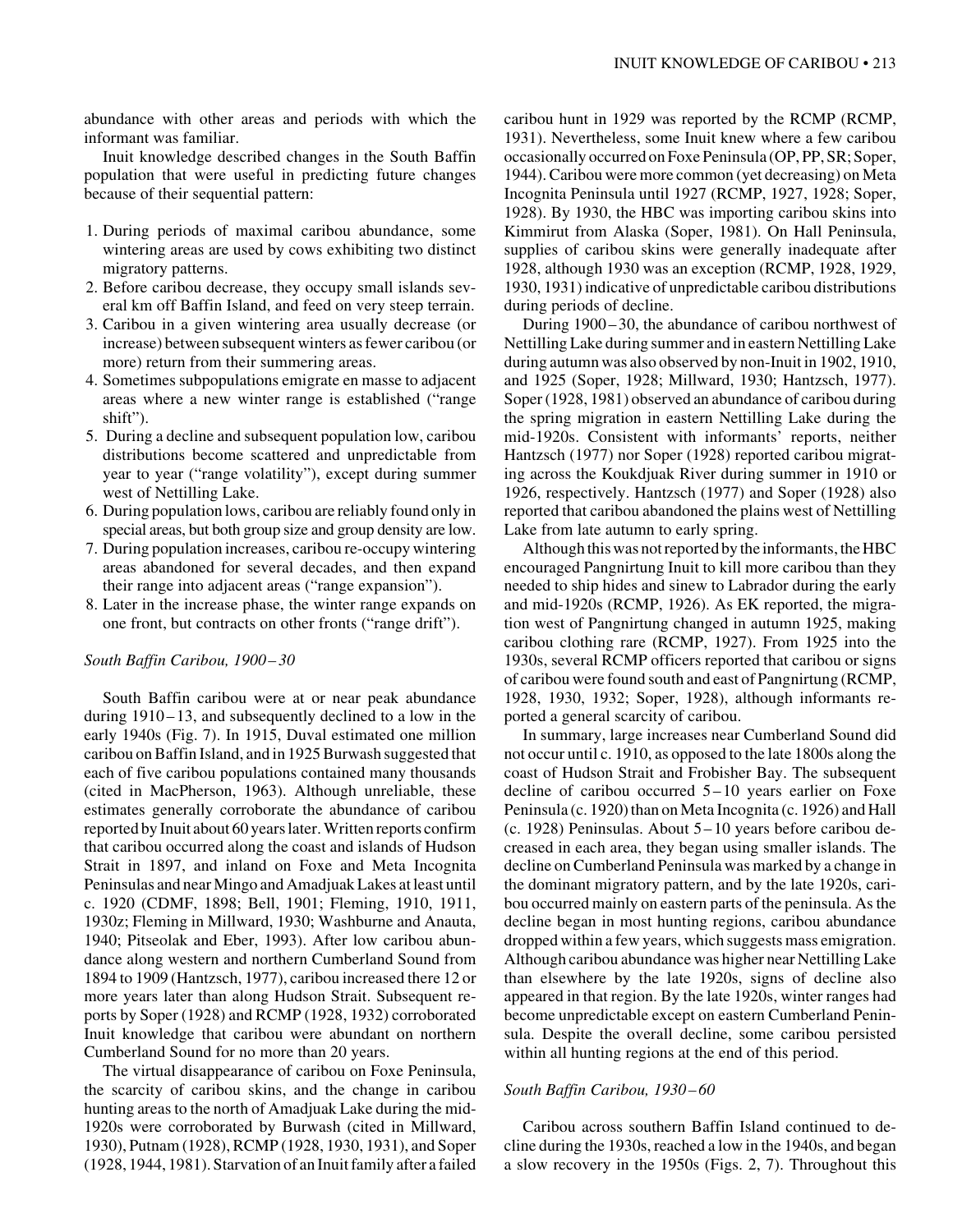period, caribou were generally rare, and their distribution was unpredictable, even during summer. Special areas described by the informants' elders were the only areas where some caribou could be found reliably. Population estimates by non-Inuit during this period (Manning, 1943; Wright, 1944; Kelsall, 1949; Tener and Solman, 1960; Turner to Berry, cited in MacPherson, 1963) generally confirm the low abundance, but are unreliable (MacPherson, 1963). After recalculating Tener and Solman's (1960) estimate, MacPherson (1963) suggested that only 25 000 to 30 000 caribou were living on all of Baffin Island in 1960, but their numbers were increasing rapidly. Although inadequate by current standards, aerial surveys by Kelsall (1949) and Tener and Solman (1960) confirmed some wintering areas identified by informants, missed areas known by the informants, and identified other areas unknown to the informants. Therefore, caribou distributions were greater than those known either to the informants in this study or to those who conducted the surveys.

By the early 1930s, the most severe decrease in caribou abundance had occurred from Foxe Peninsula east to Hall Peninsula. Most Inuit in these areas were wearing caribou parkas that were 2–5 years old (RCMP, 1932, 1933). Some caribou occurred locally on Cumberland Peninsula in the 1930s (RCMP, 1932, 1933, 1937). Manning's (1943) descriptions of caribou distributions and abundance on southern Baffin Island during 1938– 40 agreed with those of the informants, where their information overlapped.

Using RCMP questionnaires and HBC reports during the early 1940s, Wright (1944) concluded that caribou were very scarce or absent west of Meta Incognita Peninsula, when 15 Cape Dorset families were living near Amadjuak and Nettilling Lakes. As well, Cape Dorset Inuit traded 200 caribou skins annually with Inuit from Igloolik, and traders imported skins into Cape Dorset. A few small herds occurred on Meta Incognita Peninsula in spring 1942. Caribou were found about 120 km inland from Frobisher Bay and northwestern Cumberland Sound in autumn and early winter. Many caribou wintered near southern Nettilling Lake and summered on the coast of Foxe Basin. Wright's (1944) description of caribou distributions, although vague, agreed with the descriptions of those distributions by Inuit informants 40–50 years later.

Inuit knowledge suggested that the caribou population increase did not begin in all hunting regions at the same time or at the same rate. Apparently increases began west of Cumberland Sound and around Nettilling Lake during the 1940s (Fig. 7E, 7F) and—as predicted—caribou increased near Mingo Lake a few years before caribou expanded onto Foxe Peninsula (Fig. 7A, 7B). By 1960, the increase and expansion were well underway near Mingo Lake and onto Foxe Peninsula, but had barely begun elsewhere.

# *South Baffin Caribou, 1960–94*

Tener (1961), MacPherson (1963) and Chowns (1979) recognized some inadequacies in the design and execution of caribou surveys over Baffin Island. Estimates from incomplete surveys by Elliott and Elliott (1974) and Redhead (1979) suggested no increase in caribou abundance since the early 1940s, and thus are incongruous with Inuit knowledge. In 1978, Chowns (1979) conducted the most accurate survey yet over some of southern Baffin Island, but he could not determine the population trend because of past and continuing survey problems. Nevertheless, Calef (1980) used Chowns's results to incorrectly conclude that caribou populations on Baffin Island were decreasing during the 1970s.

According to our compilation of Inuit observations, caribou abundance increased across most of southern Baffin Island from 1960 until the mid-1980s. Since then, caribou have either peaked or stabilized (Fig. 7I); Inuit knowledge suggests the former. Caribou winter ranges expanded from inland areas toward the coast; abundance increased at different rates in different regions; range expansion was followed by range drift as inland abundance decreased; and eventually caribou occupied small islands up to 20 km off the coast. On Foxe Peninsula, range drift was followed by a massive shift in winter distribution. The processes of range expansion and drift has occurred on Meta Incognita and Hall Peninsulas, and from northeastern Nettilling Lake to Tassialukjuaq to Cumberland Peninsula. Several informants have predicted that the process of range shift will occur in these areas within a few years.

Caribou on Foxe Peninsula increased and expanded throughout the 1960s (Rippin, 1972). A caribou ear-tagging project from 1974 to 1982 (Kraft, 1984; Ferguson, unpubl. data) and aerial surveys in 1978 (Chowns, 1979) and 1984 (Ferguson, unpubl. data) confirmed the expansion of winter range on the peninsula during the late 1970s and 1980s. About 3.5 caribou/km<sup>2</sup> occurred west of Meta Incognita Peninsula in autumn 1984. The emigration of caribou from Foxe Peninsula, predicted and subsequently observed by Inuit, was confirmed in April 1992, when only 0.2 caribou/ km2 were observed during an aerial survey (Ferguson, unpubl. data).

Caribou increased more slowly on Meta Incognita Peninsula than on Foxe Peninsula from the 1950s until the late 1980s. During an aerial survey in March 1982, caribou were found at a density of 0.1/km2 , mainly west of Kimmirut (Ferguson, unpubl. data). The sudden increase in winter abundance on Meta Incognita Peninsula in the late l980s was corroborated in an April 1992 survey, when a density of 5.4 caribou/km2 was found (Ferguson, unpubl. data).

Reports by Bourque (1975), Chowns (1980), and Chowns and Popko (1980) confirmed Inuit reports of caribou distributions in the Hall Peninsula region during the 1970s. Calving areas expanded from three watersheds in 1979 (Chowns and Popko, 1980) into two adjacent watersheds by 1982 (Ferguson, unpubl. data). During autumn 1984, caribou were concentrated from northern Frobisher Bay to 50 km inland (Ferguson, unpubl. data). By the early 1990s, their winter range was drifting into the town of Iqaluit and onto islands in northern Frobisher Bay.

Tener (1961), Rippin (1972), Elliott and Elliott (1974), Chowns (1979), and Ferguson (unpubl. data) confirmed that caribou continued to winter south of Nettilling Lake and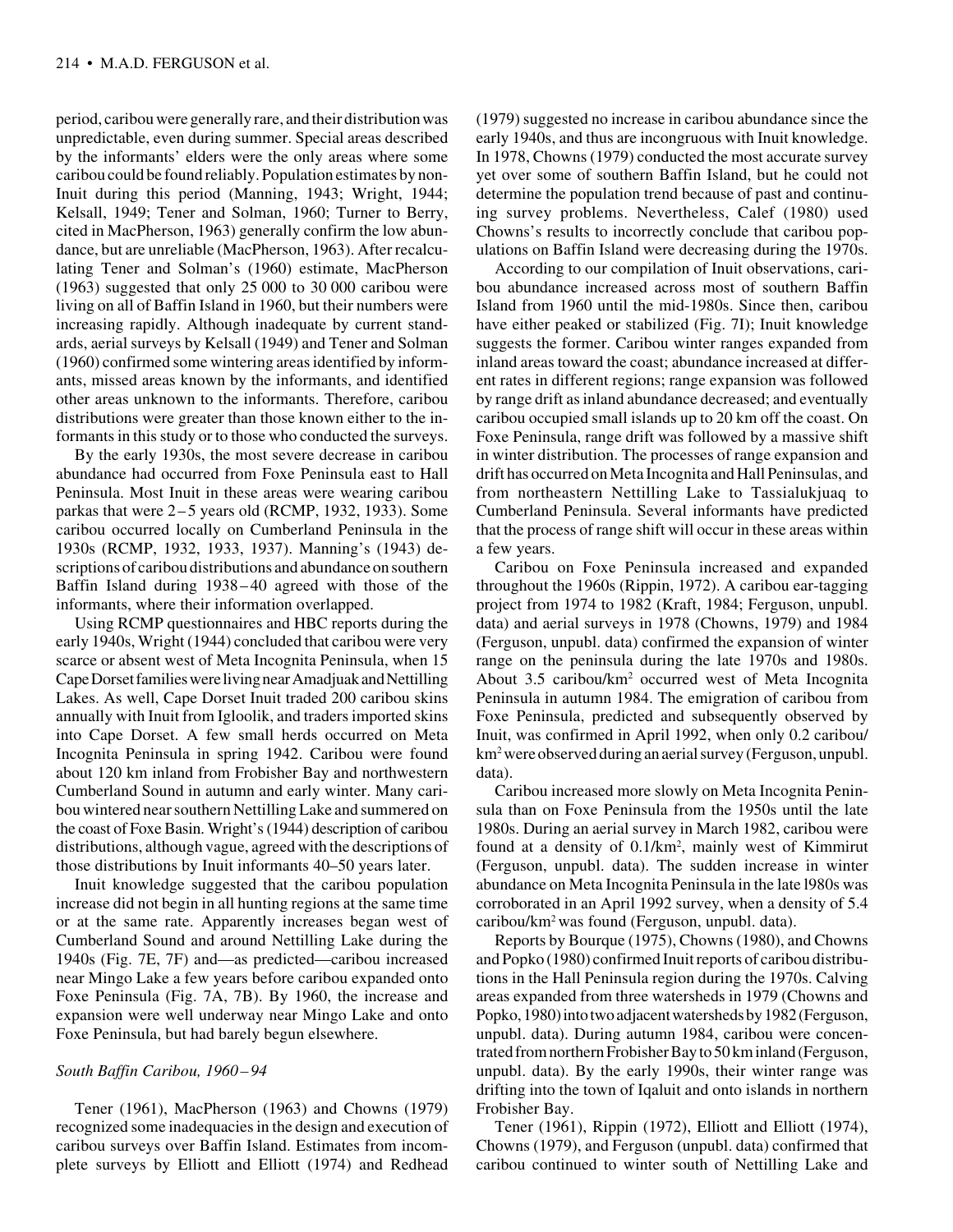along eastern Amadjuak Lake from c. 1960 to the early 1990s. The increase near Tassialukjuaq in the 1970s was confirmed by Elliott and Elliott (1974), Redhead (1976), and Chowns (1979). Ear-tag data (Ferguson, unpubl. data) corroborated that caribou from eastern Nettilling Lake wintered mainly near the coast of northern Cumberland Sound during the 1980s, and immigrated onto northwestern Cumberland Peninsula by the early 1990s. In April 1991, no sign of caribou was seen during an aerial survey (Ferguson, unpubl. data) on eastern Cumberland Peninsula, the only unoccupied area that Inuit predict caribou will soon occupy.

## *Seasonal Migrations and Caribou Ecotypes*

As Baffin caribou migrate most extensively during seasons of snowmelt and snow accumulation, when travel on the land by humans is most restricted, firsthand knowledge of the migration is difficult to obtain. Soper (1928, 1944, 1981), Elliott and Elliott (1974), and Brody (1976) reported lengthy, often complicated migratory patterns of caribou on Baffin Island. In this study, informants' firsthand observations of migration were limited to a few tens of km (Figs. 2–6). When informants speculated about the destinations of migrating caribou, they did not suggest complicated scenarios like those of Soper (1928). Satellite telemetry is probably the only tool that could elucidate longer seasonal migrations of the various subpopulations.

The observations of the informants indicated that cows and immature caribou usually migrate inland away from wintering areas anytime between early March and late May and return between July and early December. Although cows usually occupy inland terrain more rugged than the coastal terrain used by bulls in winter, they too tend to move to coastal areas during periods of high abundance (e.g., 1910– 23 and 1980– 93). Also during periods of abundance, cows migrate inland later in spring and return earlier in summer or autumn. Bulls move inland during September, returning to their wintering and summering areas by early December. When cows and bulls were seen together during October and November, they were observed moving quickly over large areas. After the rut, mature cows and bulls remain segregated until the following autumn. Some bulls migrate inland in late spring or early summer, but apparently do not migrate as far as the females.

In summer, cows utilize wetlands along Foxe Basin and near large lakes and rivers on the peninsulas (Figs.  $2-6$ ). Thus, cows are widely scattered during summer, 10–400 km from known wintering areas. Bulls also distribute themselves widely across the island during summer, but usually remain on or within 100 km of their wintering areas.

Inuit observations of caribou distributions, seasonal migration patterns, and physical characteristics suggest that South Baffin caribou are composed of two distinct ecotypes, Natsilik and mountain, and several subpopulations. Some informants in all four settlements could distinguish migratory Natsilik (or Nettilling) caribou from resident mountain caribou. Natsilik cows exhibit the greatest migratory tendencies,

usually migrating out of wintering areas earlier in spring and returning later in autumn than mountain caribou. Natsilik caribou also tended to utilize lower elevations year-round (i.e., uplands in winter and coastal wetlands in summer). In extremely mountainous terrain, mountain cows migrate to higher elevations, calving on snow-covered peaks and then congregating in snow-free valleys (AN; Soper, 1928). In other areas, mountain cows migrate inland in late spring and are found near lakes on high plateaux during summer.

Although CA, JK1, EK, EN1, KK, LN1, NI, SA2, and SQ recognized the two types of caribou by differences in migratory behaviours, EN1, KK, LN1, NI, and SQ also reported that Natsilik and mountain caribou differ physically. Natsilik caribou are smaller, with shorter legs. Reportedly, mountain caribou near Iqaluit are faster because of their longer, slender bodies and longer legs (LN1). LN1 and SQ thought that the Natsilik caribou were descendants of Norwegian reindeer transplanted to the Hudson Strait coast in the early 1920s; however EN1 disagreed, because the pelage of Natsilik caribou and the introduced reindeer differ.

Dominant migratory patterns in several areas changed as major changes in caribou abundance occurred. During the population high in 1910–23, both migratory patterns were observed near Clearwater Fiord (Fig. 2), but after abundance decreased in the 1930s, the remaining caribou migrated inland to higher elevations (EK), which is consistent with the behaviour of mountain caribou (Figs. 3–5). In the late 1980s, both migratory patterns reappeared in this area as caribou abundance increased in the area (JK1, SK). In the 1990s, after continued increases, the northwestward movement, characteristic of Natsilik caribou, dominated (SK), as in the 1920s (EK) (Fig. 6). Similar shifts in dominant patterns were also observed on Foxe Peninsula in the early 1980s (SQ), on Meta Incognita Peninsula in the early 1990s (SA2), and near northern Frobisher Bay during the 1980s and 1990s (KK, LN1, NI). Although the Natsilik migration pattern dominated after rapid population increases, informants reported that the less dense population of mountain caribou continued its traditional migrations. During population lows, the migrations of mountain caribou dominate in areas where caribou can be found, except around Nettilling Lake.

## *Caribou Population Cycles and Inuit Predictions*

The compiled information from all Inuit informants suggested a period of 60–80 years between peak population levels during the 1900s (Fig. 7). Although personal and parental observations can document only the past 90 years, Inuit knowledge holds that fluctuations in the South Baffin caribou population are cyclic; i.e., they repeat at regular intervals equal to the life span of an elder. All informants found this periodicity to be dependable, as predictions made by their elders corresponded to their own subsequent observations. By backdating the periodicity of the caribou population fluctuations, we estimate that the previous population low should have occurred sometime during 1865–85 and the previous high, during 1835–55.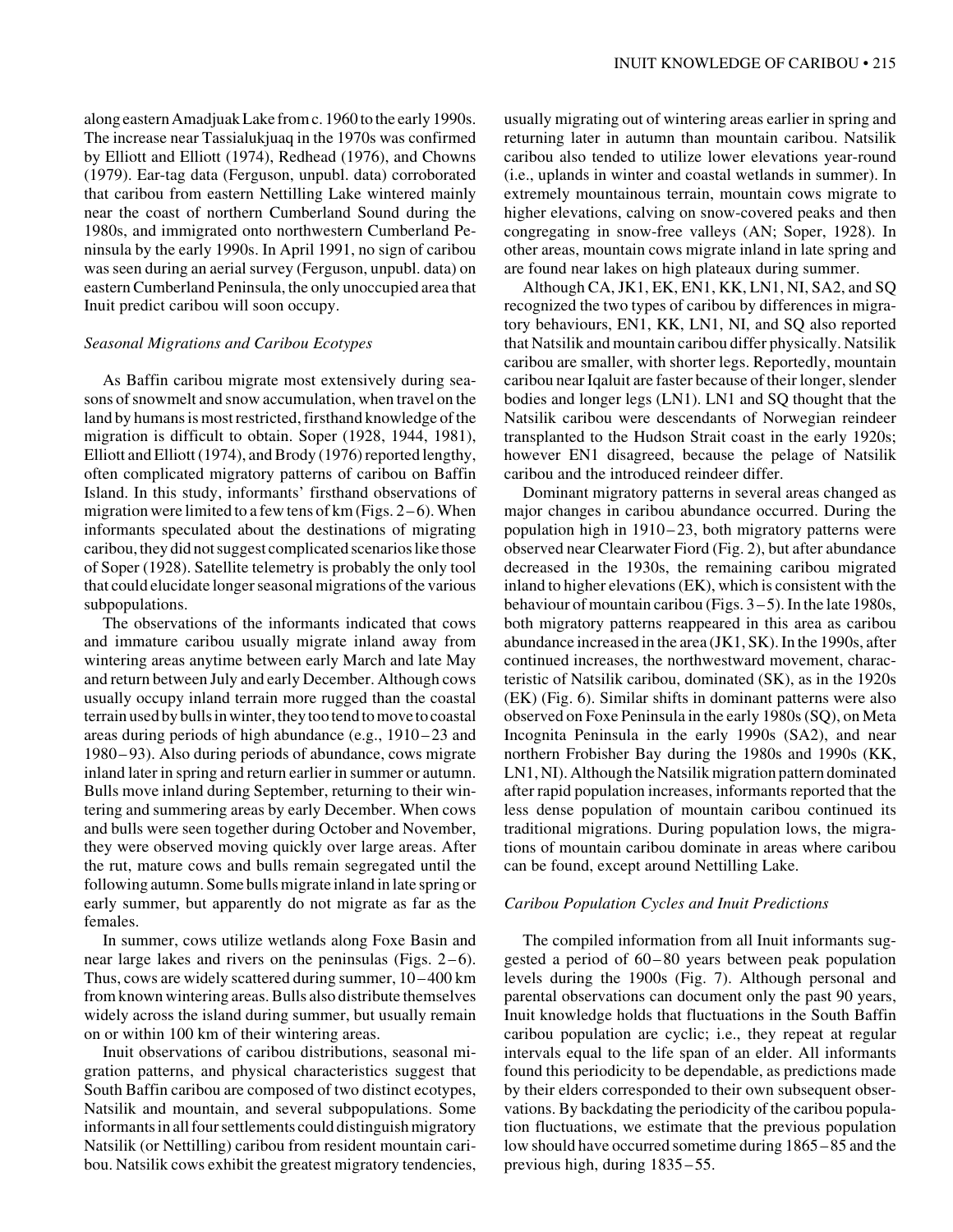Caribou were rare in coastal areas during winter in the late 1870s and 1880s (Tyson, 1879; CDM, 1886, 1887; Boas, 1974; Abbes, 1992). During 1876–78, Kumlien (1879) reported that caribou numbers had declined in previous years on Cumberland Peninsula and northern Cumberland Sound. Bulls "no longer" lived near Pangnirtung in the early 1880s (Müller-Wille, 1994), and Inuit from Cumberland Sound had to make extensive trips inland to hunt caribou (Kumlien, 1879; Tyson, 1879; Boas, 1974). In the early 1880s, the supply of caribou skins in some winters was deficient (Boas, 1974). Inuit from Cumberland Sound, Hudson Strait, and Frobisher Bay sometimes met while hunting caribou near Nettilling and Amadjuak Lakes (Boas, 1974). Ashe (CDM, 1886) and Tyrell (CDM, 1887) recorded no observations of caribou while on Big Island during 1884–86. These caribou distributions and Inuit hunting patterns during the late 1870s and 1880s were similar to those observed during the population low in the 1940s, thus apparently corroborating the hypothesized periodicity.

Hall (1864) lived on Hall Peninsula during 1860–62, shortly after the estimated timing for previous peak (i.e., 1835–55). His reports suggested that caribou populations were in the late stages of a population peak, i.e., similar to that in the mid-1920s and the early 1990s. Apparently, caribou had been abundant along the coast before his arrival. Several years before Hall's visit, caribou had been very numerous on Resolution Island, about 25 km off Baffin Island in Hudson Strait (Sharkey in Hall, 1864). In June 1861, Hall (1864) saw recent traces but no caribou on a small island about 45 km from Hall Peninsula in Davis Strait. During 1860–62, summer distributions in Frobisher Bay were similar to those in the early 1990s. By late August, Inuit had caribou skins "in immense numbers," and bulls were common along northern Frobisher Bay, including the present site of Iqaluit. On the plateau of Hall Peninsula, Inuit could catch many caribou, which were as dense as the flocks of sheep seen by Tukulitu on the British Isles (Hall, 1864).

Although the written records from the 1800s are limited spatially and temporally, they generally support Inuit knowledge that South Baffin caribou populations follow a regular abundance and movement cycle over periods of 60–80 years.

# *Future Directions*

MacPherson (1963) examined previous written descriptions of population trends and movements among South Baffin caribou, and found many of them flawed. Given evidence of the inherent accuracy and precision of Inuit recollections as reported in this paper and by Ferguson and Messier (1997), the present account of historical caribou distributions, abundance, and migrations on southern Baffin Island establishes a vital baseline for the future management of this caribou population.

The data from this study highlighted major differences between the Inuit concept of caribou populations and that used commonly by caribou biologists. The Inuit apparently view caribou in biological units, each unit moving together,

sharing common behavioural and physical characteristics, but not being tied to a specific geographical area. According to the informants, a given geographic area can be occupied by two distinct units or populations at the same time. Most informants suggested that when caribou decreased in one hunting area, they emigrated to another area; i.e., the population may not have decreased; it just moved.

This initial conclusion by Inuit opposes that of biologists, who often define a population as members of a species occupying a particular area; i.e., as a geographical rather than a biological unit (Futuyma, 1986; Krebs, 1985; Wilson, 1980). Many biologists view decreasing abundance in a specific area as a population decline. Thomas (1969) delineated caribou populations (or "herds") on the basis of identifiable calving grounds where caribou aggregations could be surveyed efficiently. Such delineation would agree with that of the Inuit only if the vast majority of cows showed longterm fidelity to their calving grounds. However, Inuit in Baker Lake explained the 1970s decline of the Kaminuriak herd through emigration of some caribou to other calving grounds (Heard and Calef, 1986). Gunn and Miller (1986) found insufficient scientific evidence to reject fidelity of caribou, but Heard and Calef (1986) had to use immigration to explain an "unanticipated" 315% increase in the herd between 1980 and 1982. Subsequent radiotelemetry studies suggested that about 85% of Kaminuriak cows showed fidelity to the calving ground during 1985 and 1988, leaving Heard and Stenhouse (1992) with insufficient evidence to explain the initial increase of the early 1980s. The problem may have been that the telemetry research and changes in caribou distribution did not coincide.

Keith's (1974) definition of a population as a "group of individuals" does not tie delineation of a given population to a geographic area; the definition could include a mobile biological unit, as in the Inuit view. The Inuit concept also has similarities to the concept of "metapopulation," a population composed of local populations tied together by immigration and emigration (Hanski and Gilpin, 1991; Wells and Richmond, 1995). Current metapopulation models mainly address the rates of extinction of local populations and the colonization of unoccupied habitats through immigration. Baffin Inuit suggested that although local populations change in abundance, these groups emigrate to other habitats before becoming extinct, rather than reaching extinction on site, as presumed in metapopulation models. As well, metapopulation models deal with "spatially disjunct" groups (Wells and Richmond, 1995), and thus do not currently account for the Inuit distinction between groups of caribou that may cohabit during the rut and winter, but have differing migratory patterns during other seasons.

By integrating Inuit knowledge that may describe future distribution changes with some accuracy, biologists could develop and test predictive models for caribou populations that incorporate the phenomena of range expansion, drift, shift, and volatility. Although most Inuit apparently base their predictions on the sequence of population changes described by their elders, some have suggested factors that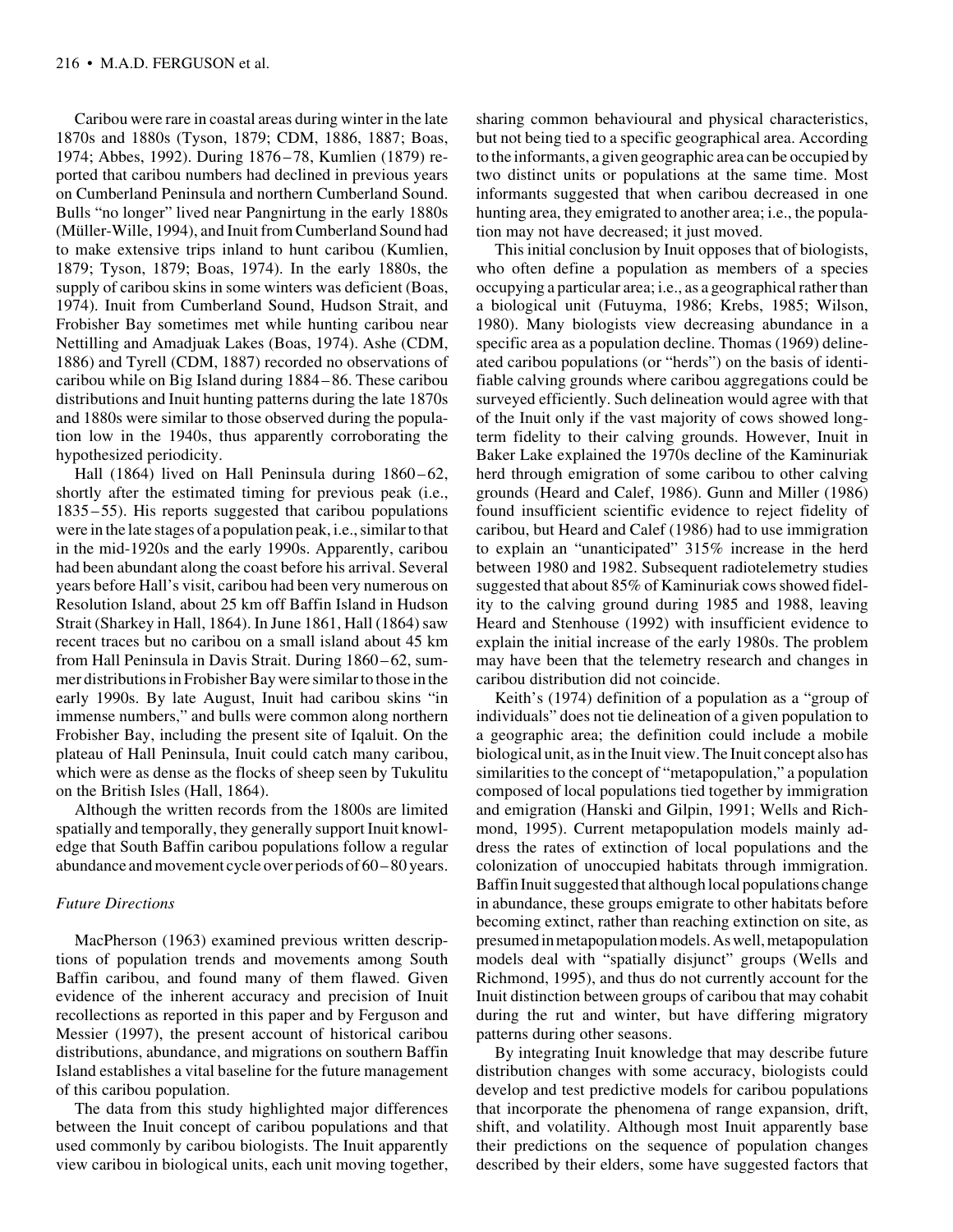apparently cause these changes (Ferguson, unpubl. data). Once these insights are integrated into predictive population models, caribou managers will be able to take proactive measures that consider both future caribou population changes and their proximal causes, rather than reacting to past trends that may not continue in the future. The potential for anthropogenically accelerated climate change makes collaboration between caribou biologists, other scientists, and the Inuit especially urgent (Ferguson, 1997).

Inuit will have a permanent role in the management of wildlife in Nunavut (Nunavut Final Agreement, 1993), and could incorporate their knowledge into population management with or without the cooperation of wildlife biologists. However, wherever indigenous peoples have occupied remote regions for several generations, their ecological knowledge probably has a broader temporal and spatial context than that of scientific surveys of wildlife populations. Careful and culturally appropriate compilation of indigenous ecological knowledge should provide important insights for wildlife ecologists and managers throughout the world.

# ACKNOWLEDGEMENTS

We are most grateful to all the informants and interviewers listed in Table 1. We appreciate the support provided by the HTOs in Pangnirtung, Iqaluit, Kimmirut, and Cape Dorset. We thank the following agencies for financial and/or logistical support: NWT Environmental Action Program, Indian and Northern Affairs Canada; Iqaluit Research Centre, Science Institute of the NWT; Arctic Institute of North America; Beverly and Qamanirjuaq Caribou Management Board; Auyuittuq National Park Reserve; and Angmarlik Interpretive Centre. Tapes were translated and transcribed into English by Jonah Kilabuk, Nellie Sangoya, and Joe Enook. We appreciate the valuable research assistance and materials provided by Tammy Hannibal of HBC Archives. We thank M. Ferguson, P. Usher, J. Kruse, D. Clark, and an anonymous reviewer for their helpful comments on this manuscript. Many persons provided valuable assistance during this study, but special thanks go to S. Alainga, T. Akavak, T. Alareak, E. Coleman, D. Dyck, C. Eisan, N. Fortier, M. Karpik, H. Myers, J. Noble, and J. Ryan. Wildlife research permits were issued annually for this study as part of other research on the South Baffin caribou population.

#### REFERENCES

- ABBES, H. 1992. The German Expedition of the First International Polar Year to Cumberland Sound, Baffin Island, 1882–83. Polar Geography and Geology 16:272 –304.
- ARIMA, E.Y. 1976. An assessment of the reliability of informant recall. In: Freeman, M.M.R., ed. Report of the Inuit land use and occupancy project. Vol. 2: Supporting studies. Ottawa: Indian and Northern Affairs Canada. 31 –38.
- BELL, R. 1901. A survey in Baffinland, with a short description of the country. The Geographical Journal 18:25 – 46.

BERKES, F. 1993. Traditional ecological knowledge in perspective. In: Inglis, J.T., ed. Traditional ecological knowledge: Concepts and cases. Ottawa: International Program on Traditional Ecological Knowledge and International Development Research Centre. 1 – 9.

BOAS, F. 1974. The central Eskimo. Toronto: Coles.

- BOURQUE, A.L. 1975. Caribou observations, south Baffin Island, 1971–1975. Renewable Resources unpubl. report. Available at Renewable Resources Library, Government of the NWT, Yellowknife, Northwest Territories X1A 3S8, Canada.
- BRODY, H. 1976. Land occupancy: Inuit perceptions. In: Freeman, M.M.R., ed. Report of the Inuit land use and occupancy project. Vol. 1: Land use and occupancy. Ottawa: Indian and Northern Affairs Canada. 185 –242.
- CALEF, G.W. 1980. Status of *Rangifer* in Canada. II. Status of *Rangifer* in the Northwest Territories. In: Reimers, E., Gaare, E., and Skjenneberg, S., eds. Proceedings of the Second International Reindeer/Caribou Symposium. Trondheim: Direktoratet for vilt og ferskvannsfisk. 754 – 759.
- CAUGHLEY, G. 1977. Analysis of vertebrate populations. Chichester: John Wiley and Sons.
- CDM (CANADA DEPARTMENT OF MARINE).1886. Report of the second Hudson's Bay Expedition under the command of Lieut. A.R. Gordon, R.N., 1885. Ottawa.
- ———. 1887. Report of the Hudson's Bay Expedition of 1886 under the command of Lieut. A.R. Gordon, R.N. Ottawa.
- CDMF (CANADA DEPARTMENT OF MARINE AND FISHERIES). 1898. Report of the expedition to Hudson Bay and Cumberland Gulf in the steamship *Diana* under the command of William Wakeham, Marine and Fisheries Canada, in the year 1897. Ottawa: S.E. Dawson.
- CHOWNS, T. 1979. Wintering ground survey, South Baffin caribou herd, November 1978. Renewable Resources unpubl. report. Available at Renewable Resources Library, Government of the NWT, Yellowknife, Northwest Territories X1A 3S8, Canada.
- ———. 1980. Brevoort Island area caribou survey, September-November 1978. Renewable Resources, Government of the NWT File Report No. 5.
- CHOWNS, T., and POPKO, R. 1980. A calving ground survey of the Hall Peninsula caribou herd, June 1979. Renewable Resources, Government of the NWT File Report No. 8.
- CRÊTE, M., and PAYETTE, S. 1990. Climatic changes and caribou abundance in northern Quebec over the last century. Rangifer, Special Issue No. 3: 159–165.
- ELLIOTT, R.C., and ELLIOTT, C.E. 1974. Baffin Island caribou surveys. Renewable Resources unpubl. report. Available at Renewable Resources Library, Government of the NWT, Yellowknife, Northwest Territories X1A 3S8, Canada.
- FEIT, H.A. 1988. Self-management and state-management: Forms of knowing and managing northern wildlife. In: Freeman, M.M.R., and Carbyn, L.N., eds. Traditional knowledge and renewable resource management in northern regions. Edmonton, Alberta: IUCN Commission on Ecology and the Boreal Institute for Northern Studies. 72 – 91.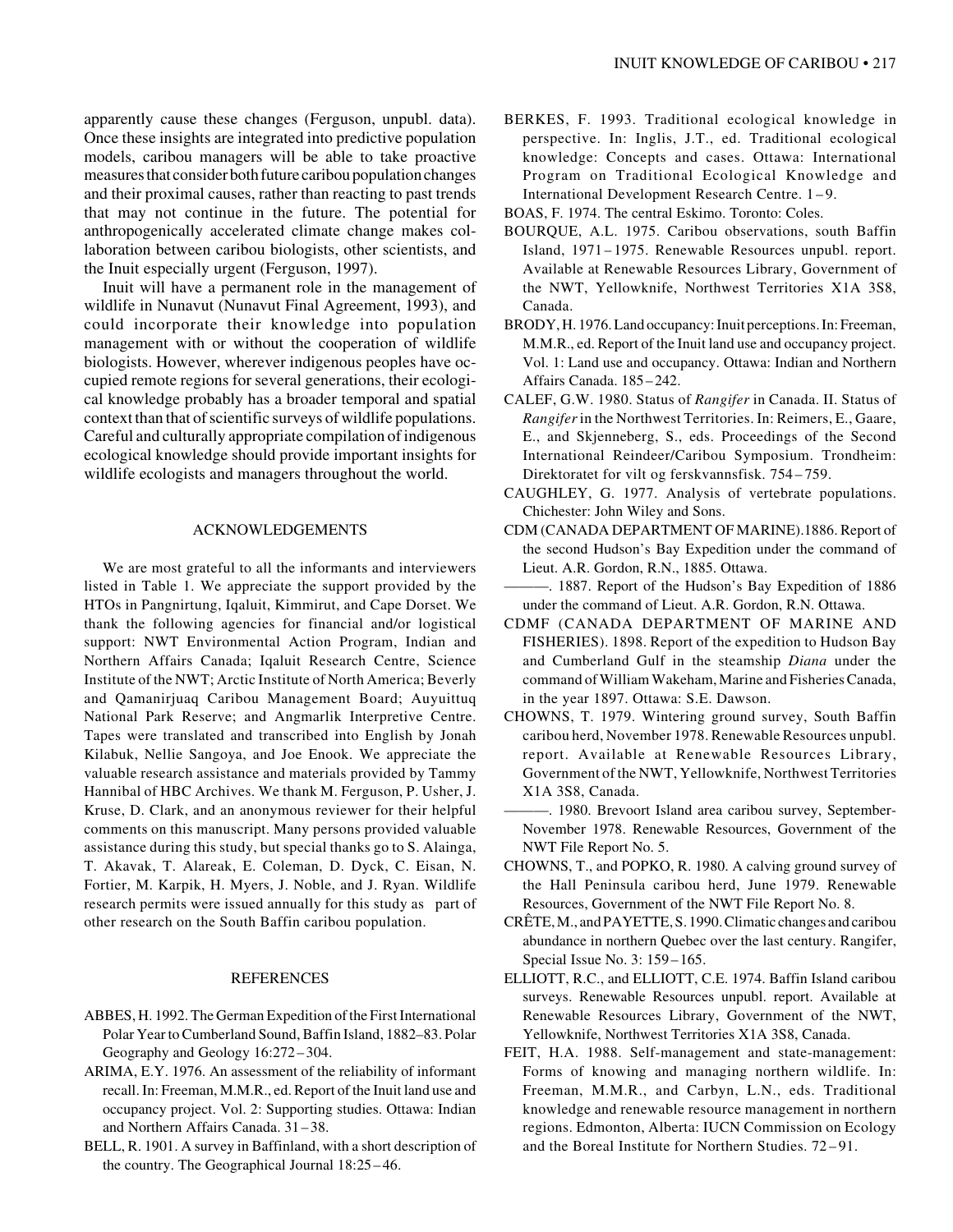- FERGUSON, M.A.D. 1989. Baffin Island. In: Hall, E., ed. People and caribou in the Northwest Territories. Yellowknife: Renewable Resources, Government of the NWT. 141–149.
	- ———. 1997. Arctic tundra caribou and climate change: Questions of temporal and spatial scales. Geoscience Canada 23:245–252.
- FERGUSON, M.A.D., and MESSIER, F. 1997. Collection and analysis of traditional ecological knowledge about a population of Arctic tundra caribou. Arctic 50:17–28.
- FLEMING, A.L. 1910. The Arctic wilds for Christ: Second circular letter. Lake Harbour, Northwest Territories: Mission Station.
- ———. 1911. The Arctic wilds for Christ: Third circular letter. Lake Harbour, Northwest Territories: Mission Station.
- -. 1930z. The hunter home or Joseph Pudlo: A life obedient to a commanding purpose. Toronto: Missionary Society, Church of England in Canada.
- FREEMAN, M.M.R. 1975. Assessing movement in an Arctic caribou population. Journal of Environmental Management 3:251–257.

———. 1985. Appeal to tradition: Different perspectives on Arctic wildlife management. In: Brøsted, J., Dahl, J., Gray, A., Gulløv, H.C., Henriksen, G., Jorgensen, J.B., and Kleivan, I., eds. Native power: The quest for autonomy and nationhood of indigenous peoples. Bergen, Norway: Universitetsforlaget AS. 264–281.

- FUTUYMA, D.J. 1986. Evolutionary biology. 2nd ed. Sunderland, Massachusetts: Sinauer Associated, Inc.
- GUNN, A., and MILLER, F.L. 1986. Traditional behaviour and fidelity to caribou calving grounds by barren-ground caribou. Rangifer, Special Issue No. 1:151–158.
- GUNN, A., ARLOOKTOO, G., and KAOMAYOK, D. 1988. The contribution of the ecological knowledge of Inuit to wildlife management in the Northwest Territories. In: Freeman, M.M.R., and Carbyn, L.N., eds. Traditional knowledge and renewable resource management in northern regions. Edmonton, Alberta: IUCN Commission on Ecology and the Boreal Institute for Northern Studies. 22–28.
- HALL, C.F. 1864. Life with the Esquimaux: A narrative of arctic experience in search of survivors of Sir John Franklin's Expedition. 2 vols. London: Sampson Low, Son and Marston. 676 p.

———.1873. Geographical discoveries in the Arctic regions. Journal of the American Geographical Society of New York 3:216– 221.

- HANSKI, I., and GILPIN, M. 1991. Metapopulation dynamics: Brief history and conceptual domain. Biological Journal of the Linnean Society 42:3–16.
- HANTZSCH, B. 1977. My life among the Eskimos: Baffinland journeys in the years 1909 to 1911. Translated and edited by L.H. Neatby. Mawdsley Memoir 3. Saskatoon: University of Saskatchewan.
- HEARD, D.C., and CALEF, G.W. 1986. Population dynamics of the Kaminuriak caribou herd, 1968-1985. Rangifer, Special Issue No. 1:159 – 166.
- HEARD, D.C., and STENHOUSE, G.B. 1992. Herd identity and calving ground fidelity of caribou in the Keewatin District of the Northwest Territories. Renewable Resources, Government of the NWT File Report No. 101.
- JOHANNES, R.E. 1980. Using knowledge of the reproductive behavior of reef and lagoon fishes to improve fishing yields. In: Bardach, J.E., Magnuson, J.J., May, R.C., and Reinhart, J.M., eds. Fish behavior and its use in the capture and culture of fishes. ICLARM Conference Proceedings 5. Manila, Philippines: International Center for Living Aquatic Resources Management. 247–270.
- KEITH, L.B. 1974. Some features of population dynamics in mammals. Transactions of the Eleventh International Congress of Game Biologists. 17–57.
- KEITH, L.B., and WINDBERG, L.A. 1978. A demographic analysis of the snowshoe hare cycle. Wildlife Monographs No. 58.
- KELSALL, J.P. 1949. Baffin Island caribou survey with population estimates and recommendations. Canadian Wildlife Service unpubl. report. Available at Renewable Resources Library, Government of the NWT, Yellowknife, Northwest Territories X1A 3S8, Canada.
- KRAFT, P.G. 1984. Caribou tagging on the Koukdjuak River, Baffin Island, N.W.T.: A summary and analysis of tag returns. Renewable Resources, Government of the NWT Progress Report No. 10.
- KREBS, C.J. 1985. Ecology: The experimental analysis of distribution and abundance. 3rd ed. New York: Harper and Row.
- KUMLIEN, L. 1879. Contributions to the natural history of Arctic America, made in connection with the Howgate Polar Expedition, 1877–78. Bulletin of the United States National Museum 15. 179 p.
- MACPHERSON, A.H. 1963. The caribou of Baffin Island, An unknown quantity. A brief review of published and manuscript data on numbers and distribution, requested by A.G. Loughrey, Acting Superintendent, Eastern Region, on September, 1963. Canadian Wildlife Service unpublished report. Available at Renewable Resources Library, Government of the NWT, Yellowknife, Northwest Territories X1A 3S8, Canada.
- MANNING, T.H. 1943. Notes on the mammals of south and central west Baffin Island. Journal of Mammalogy 24:47 –59.
- MELDGAARD, M. 1986. The Greenland caribou: Zoogeography, taxonomy, and population dynamics. Meddelelser om Grønland, Bioscience No. 20.
- MESSIER, F., HUOT, J., LE HENAFF, D., and LUTTICH, S. 1988. Demography of the George River caribou herd: Evidence of population regulation by forage exploitation and range expansion. Arctic 41:279 –297.
- MILLER, F.L. 1991. Estimating Bathurst Island Peary caribou and muskox populations. Arctic 44:57–62.
- MILLER, F.L., RUSSELL, R.H., and GUNN, A. 1977. Distributions, movements and numbers of Peary caribou and muskoxen on western Queen Elizabeth Islands, Northwest Territories, 1972– 74. Canadian Wildlife Service Report Series No. 40.
- MILLWARD, A.E., ed. 1930. Southern Baffin Island: An account of exploration, investigation and settlement during the past fifty years. Ottawa: Department of the Interior.
- MÜLLER-WILLE, L. 1994. Franz Boas with the Inuit of Baffin Island 1883-1884: Journals and letters. Berlin: Reinhold Schletzer Verlag. Unpubl. translation by W. Barr. Available at Department of Geography, University of Saskatchewan, Saskatoon, Saskatchewan S7N 0W0, Canada.